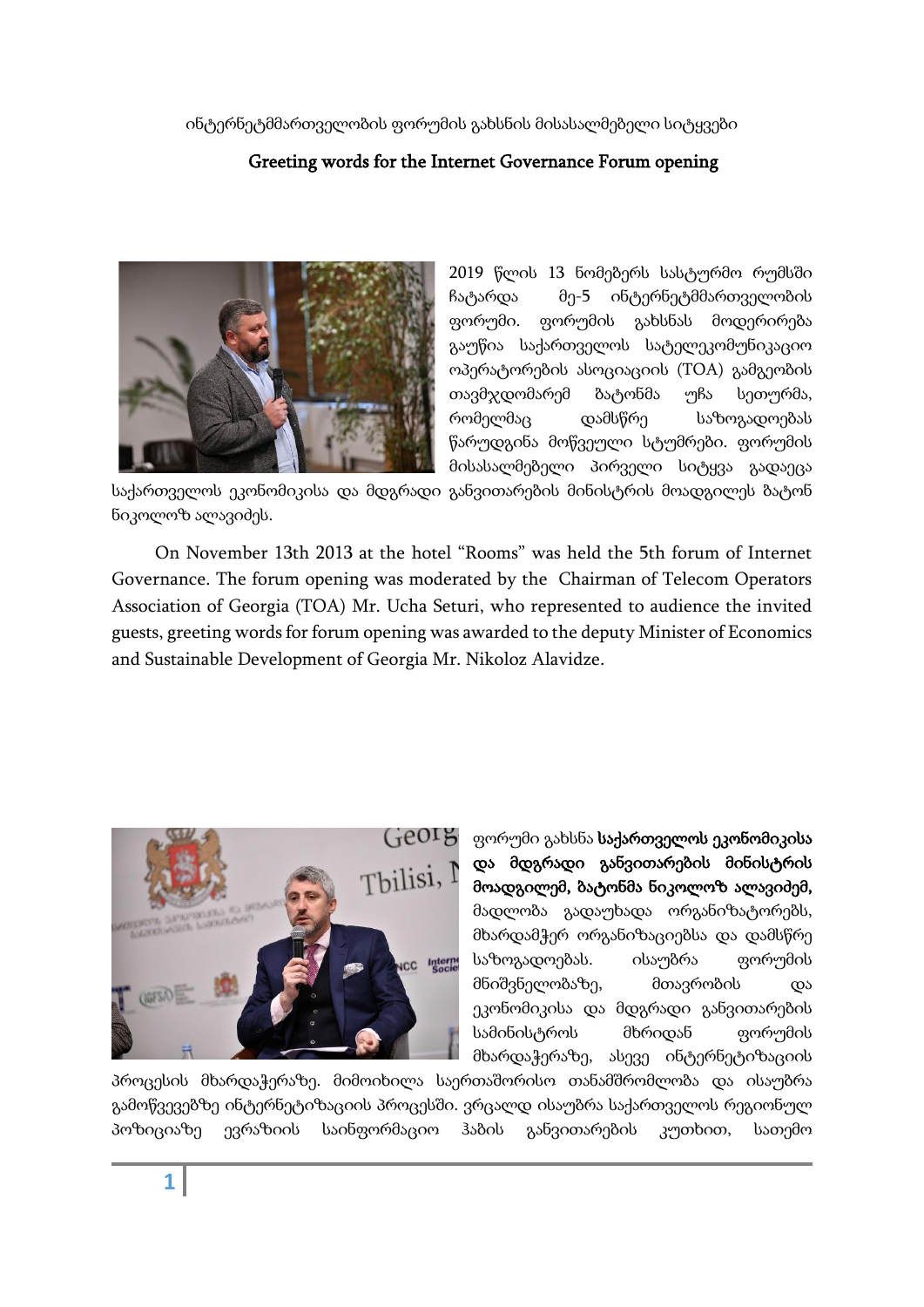ინტერნეტიზაციის პროექტზე, მის შედეგებზე, მის ეკონომიკურ სარგებელზე და მადლობა გადაუხადა ტელეკომ ოპერატორთა ასოციაციას თანამშრომლობისთვის. ბატონმა სპიკერმა შეაჯამა ფორუმის 5 წელი და ხაზი გაუსვა თანამშრომლობას საერთაშორისო პარტნიორებთან და დონორებთან. მადლობა გადაუხადა დონორებს და პროცესში ჩართულ ყველა აქტორს.

The forum was opened by the deputy Minister of Economics and Sustainable Development of Georgia Mr. Nikoloz Alavidze, who thanked the organizers, supporter organizations and presented audience. He talked about the forum importance, support which the forum gets from the Government and the Ministry of Economics and Sustainable Development, also on supporting the internet access developmnet process, discussed international cooperation and talked about the regional position of Georgia from the Eurasian informational Hub development point, project of community network development, its outcomes, its economic benefits and thanked Telecom operators Association for cooperation. speaker summarized 5 years of forum and underlined collaboration with international partners and donors, thanked the donors and partners involved in the project.



ინტერნეტ საზოგადოების (ISOC) ევროპული ბიუროს დირექტორმა, ფრედერიკ დონკმა, მადლობა გადაუხადა ორგანიზატორებს. ისაუბრა, თუ რატომ გვჭირდება ინტერნეტი და ინტერნეტმმართველობა. აღნიშნა, რომ ISOC-მა გლობლაურად უნდა უზრუნველყოს კაცობრიობისთვის ინტერნეტის სანდო პარტნიორობა. ინტერნეტ საზოგადოება საქართველოს და სხვადასხვა დაინტერესებულ მხარეებს ეხმარება, რომ

ჰქონდეთ ინტერნეტი, განავითარონ სათემო ქსელები რათა მოსახლეობას ჰქონდეს კავშირი ერთმანეთთნ. ბატონმა ფრედერიკმა ისაუბრა ინტერნეტ მმართველობაში ჩართულობაზე და თანამშრომლობაზე.

Director of ISOC European Bureau Frederic Donck thanked the organizers. He talked out the necessity of internet and internet governance. Noted that ISOC has to globally ensure reliable internet partnership for people. Internet society helps Georgia and some interested parties to maintain internet, develop community nets in order to provide the population with communication. Mr. Frederik discussed the collaboration and cooperation in internet governance.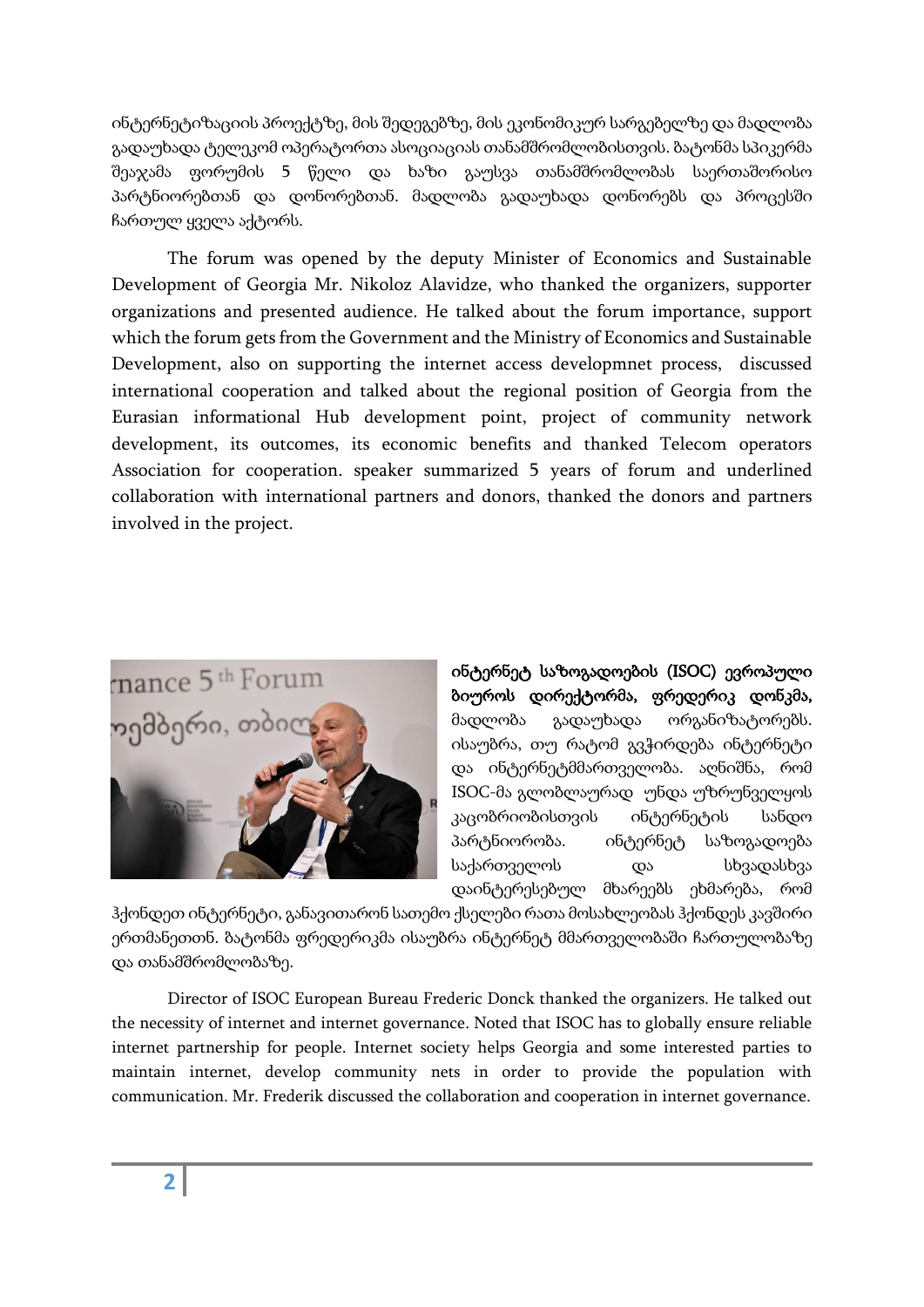

ევროპის საბჭოს საქართველოს ოფისის ხემლმძღვანელმა, კრისტიან ურსემ მისასალმებელ სიტყვაში მადლობა გადაუხადა ორგანიზატორებს და დამსწრე საზოგადოებას. მან განაცხადა, რომ მოხარულია, რომ მხარი დაუჭირა ინტერნეტმმართველობის ფორუმს. ბატონმა ურსემ ისაუბრა პროცესის დაინტერესებულ მხარეებზე, რომლებიც არიან ინიცატორებიც და

ბენეფიციარებიც. მან ხაზი გაუსვა, რომ ინტერნეტი უნდა იყოს ყველასთვის ხელმისაწვდომი და სანდო. ისაუბრა თანამშრომლობის გაძლიერებაზე ინტერნეტ მმართველობის სფეროში, ასევე ინტერნეტთან დაკავშირებულ რისკებსა და გამოწვევებზე. აღნიშნა ევროსაბჭოს აქტივობები ინტერნეტმმართველობის კუთხით და ამ პროცესის დიალოგის გაძლიერება.

Head of European Council Georgian office Christian Urse, in his greeting words thanked the organizers and the presented audience. He declares that he is glad to support the internet governance forum. Mr. Urse discussed the parties being interested in the process, which as well are initiators and beneficiary. He underlined that the internet must be available and reliable for everybody. Talked about strengthening collaboration in the internet governance field, also about risks and challenges related with the internet, mentioned EU activities in the interested governance point and strengthening of the process dialogue.



ICAAN აღმოსავლეთ ევროპასა და ცენტრალურ აზიაში გლობალური ჩართულობის დირექტორმა, ნატალია მოჩუმ - მადლობა გადაუხადა ორგანიზატორებს და დამსწრე საზოგადოებას. განაცხადა რომ ICAAN მხარს უჭერს ინტერნეტმმართველობას და მსგავს დიალოგს. ნატალია მოჩუმ აღნიშნა ახალგაზრდათა ჩართულობის როლი ინტერნეტმმართველობაში და ისაუბრა სათემო

ინტერნეტიზაციაზე, აქვე დასძინა რომ მთავრობამ ინტერნეტიზაციას უფრო აქტიურად უნდა შეუწყოს ხელი. ქალბატონმა ნატალიამ ისაუბრა ეროვნული დომენის განვითარებაზე, დომენის უსაფრთხოებაზე და dnssec ტრენინგის შესახებ .

ICAAN Eastern Europe & Central Asia Global involvement director Natalia Mochu thanked the organizers and presented audience. Declared that ICAAN supports internet governance and similar dialogue. Natallia Mochu talked about the role of involvement in internet governance by youth and mentioned community Internetization. Also concluded that the government needs to contribute more actively in Internetization. Mrs. Natalia talked about development national domain, domain safety and training.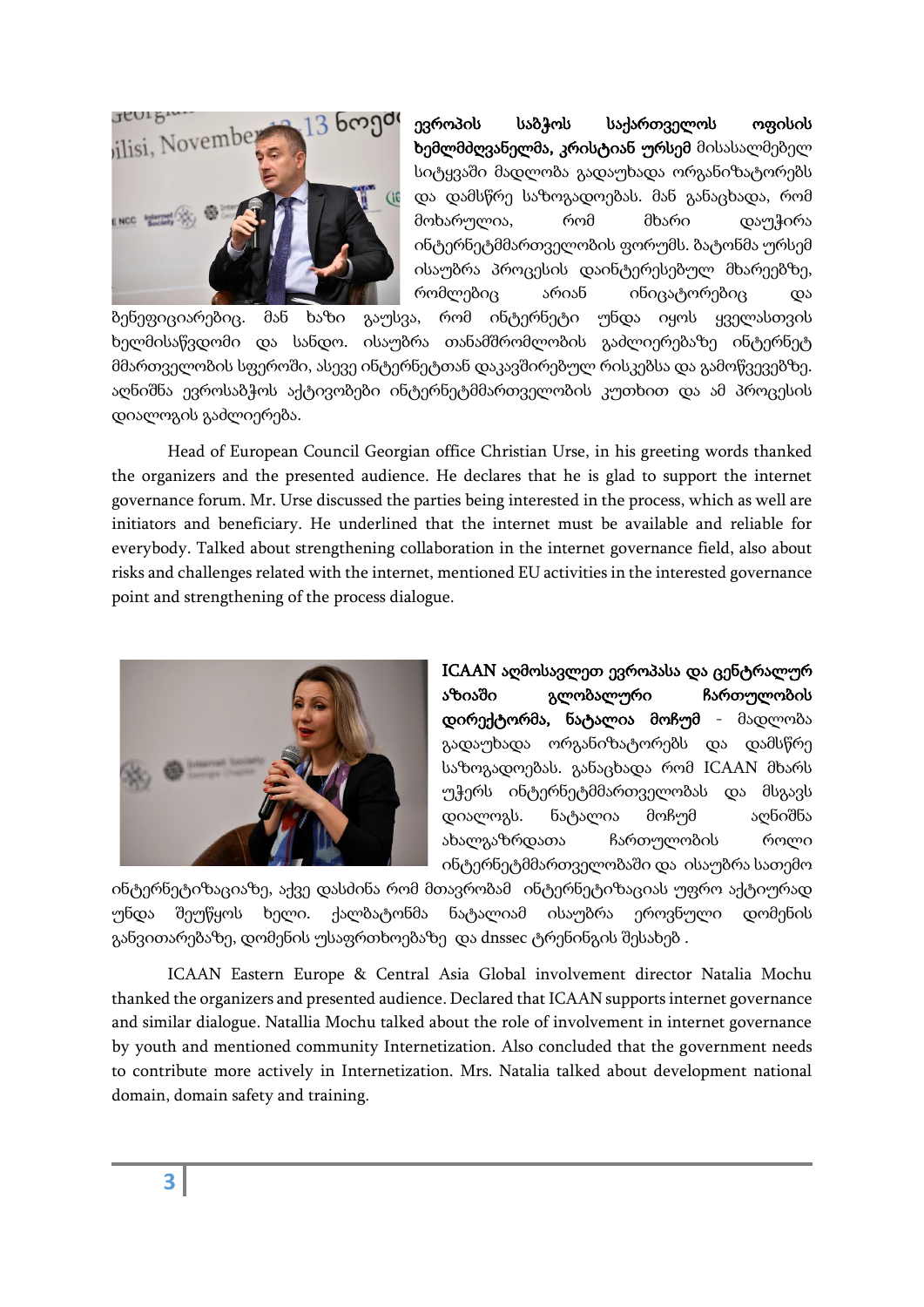

ვაჰან ჰოვსეპიანი RIPE NCC-ის კომუნიკაციების მენეჯერი ცენტრალურ აზიასა და კავკასიაში - მიესალმა დამსწრე საზოგადოებას. მადლობა გადაუხადა ღონისძიების ორგანიზატორებსა და მხარდამჭერ ორგანიზაციებს. ბატონმა ვაჰანმა აღნიშნა, რომ ინტერნეტმმართველობის ინიციატივა არა მხოლოდ საქართველოს განვითარებაზე უნდა იყოს ორიენტირებული, არამედ მთლიანად

რეგიონის განვითარებაზე. მან განაცხადა, რომ საქართველოს აქვს ზღვა ინტერნეტისა, რომელიც შეუძლია გამოიყენოს განვითარებისთვის. ბატონმა ვაჰანმა შეაფასა ინტენრეტმმართველობის ფორუმი. ისაუბრა ახალგაზრდულობის ჩართულობაზე და მხარდაჭერა გამოთქვა RIPE NCC მხრიდან დაეხამროს საქართველოს გახდეს ინტერნეტ ლიდერი რეგიონში. სიტყვის ბოლოს მოუწოდა ახალგაზრდებს მეტი ჩართულობისკენ.

Communication manager in Central Asia and the Caucasus of RIPE NCC Vahan Hovsepyan – greeted the presented audience, thanked the event organizers and supporter organizations. Mr. Vahan noted that the initiative of internet governance must be oriented not only on Georgian development, but also on the whole region. He declared that Georgia has a sea of internet which can be used in development/ Mr. Vahan estimated internet governance forum, talked about youth involvement and declared his support from RIPE NCC that it will help Georgia in becoming an internet leader in the region. In conclusion he called for youth to be more involved.

## საქართველოს ფართოზოლოვანი განვითარების გამოწვევები Challenges of wide-lined development of Georgia

"საქართველოს ფართოზოლოვანი განვითარების გამოწვევები" პანელურ დისკუსიას მოდერირება გაუწია საქართველოს სატელეკომუნიკაციო ოპერატორების ასოციაციის (TOA) გამგეობის თავმჯდომარემ, ბატონმა უჩა სეთურმა. მან სიტყვა გადასცა ეკა სიჭინავას, საქართველოს კომუნიკაციების ეროვნული კომისიის წარმომადგენელს.

 Panel discussion about a "challenges of Broadband development of Georgia" was moderated by the Chairman of Telecom Operators Association of Georgia (TOA) Mr. Ucha Seturi, He gave the speech to Ms. Eka Sichinava – representative of Georgian National Communication Commission



ეკა სიჭინავამ ისაუბრა ფიქსირებული ინტერნეტ მომსახურების პენეტრაციის ზრდაზე საქართველოს ქალაქებსა და სოფლებში, მათ შორის, მთიან რეგიონში. წარმოადგინა ინფორმაცია აბონენტების განაწილებაზე ინტერნეტ ტექნოლოგიების მიხედვით, ხაზი გაუსვა აბონენტების რაოდენობის ზრდას 18%-ით საქართველოს 5 დიდ ქალაქს გარეთ, ისაუბრა ინტერნეტ ხელმისაწვდომობის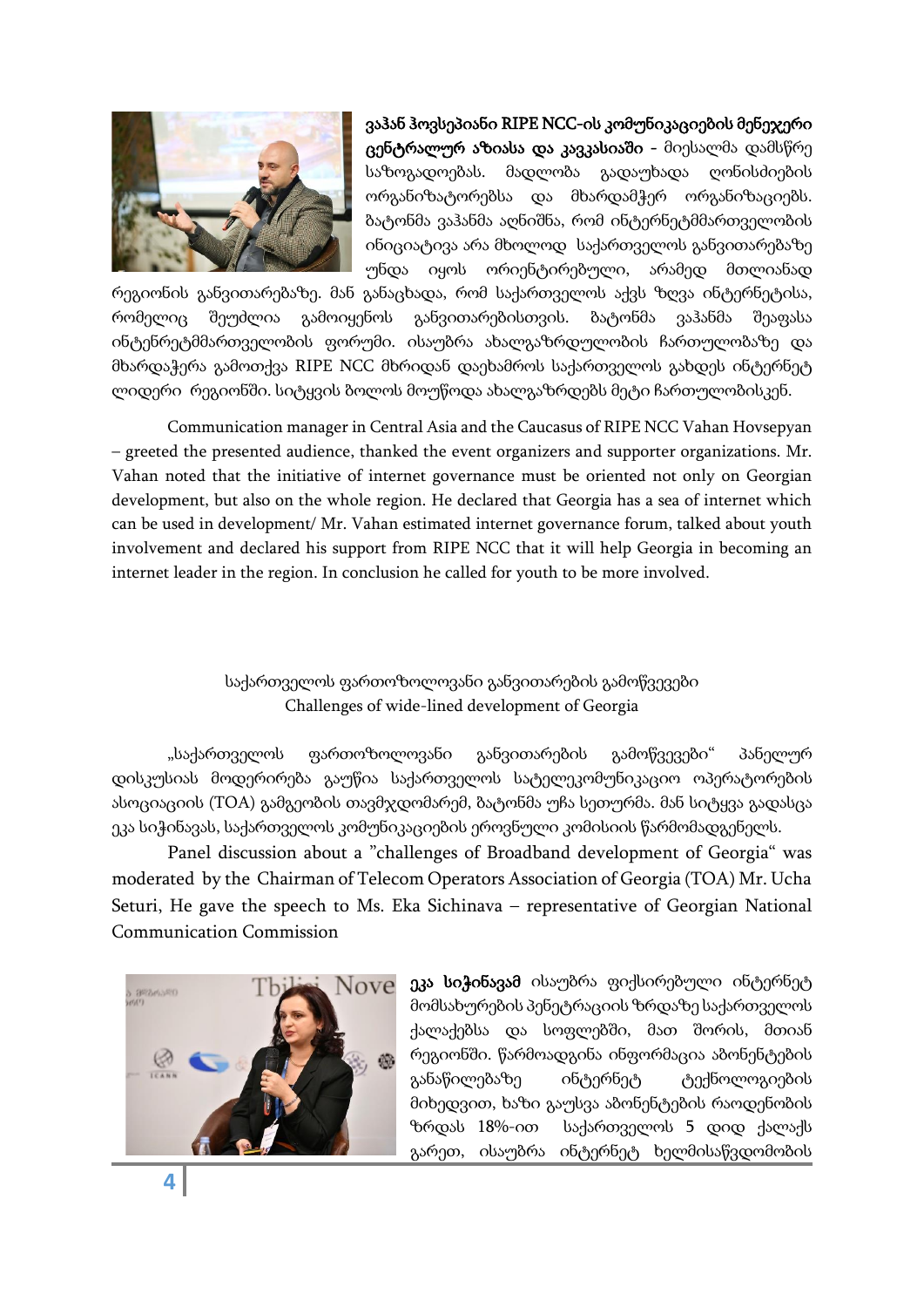სტატისტიკაზე, რომელიც წარმოდგენილია პოზიტიური მაჩვენებლებით, ქალაქებსა და სოფლებში მათ შორის მაღალმთიან რეგიონებში. წარმოადგინა სტატისტიკა მობილური ინტერნეტისა და ტექნოლოგიების განვითარებაზე, რომელსაც, ასევე, დადებით დინამიკა აქვს.

Ms. Eka Sichinava talked about growing trend of fixed internet penetration in rural and urban areas of Georgia, including mountainous regions, represented the information about internet service subcribers distribution by technologies. Underlined that number of subscribers have increased by 18% outside of 5 largest cities of Georgia, discussed statistics of internet availability that is represented in positive indicators, in rural and urban areas, including mountainous regions, also highlighted statistics on positive development of mobile internet and technologies.



 ქრისტინე გიონჯიანმა, სომხეთის ოპერატორების კავშირის წარმოამდგენელმა, ისაუბრა სომხეთის ოპერატორთა კავშირის შესახებ, ორგანიზაციის მისიის, საქმიანობის, ხედვის, ინიციატივებისა და ინტერესთა სფეროს შესახებ. ქალბატონმა გიონჯიანმა ისაუბრა სომხეთის ოპერატორთა კავშირისა და სომხეთის მაღალტექნოლოგიურ სამინისტროს შორის

თანამშრომლობაზე, ასევე საგანმანათლებლო პროგრამებზე, ARMNOG-ზე. ქალბატონმა სპიკერმა წარმოადინა ინტერნეტ ხელმისაწვდომობის სტატისტიკა და მობილური ინტერნეტის განვითარების ტენდენცია. ვრცლად ისაუბრა მოლოდინებზე სომხეთის ICT ინდუსტრიაში.

Mrs. Kristine Gionjyan, representative of the Armenian Operators Union, talked about the Armenian Operators Union, organization mission, activity, vision, initiatives and fields of interest. Mrs. Gionjyan discussed collaboration between the Armenian Operators union and Ministry of High Technologies of Armenia, as well as educational programs, ARMNOG. Mrs. Speaker represented statistics of internet accessibility and the tendency of developing mobile internet. In details talked about Armenian ICT industry expectations. Population. People are not informed how to use the internet, what

 ქალბატონ ქრისტინას დაუსვეს კითხვები სტატისტიკურ მონაცემებთან დაკავშირებით, კერძოდ, 2010 -2011 წლებთან დაკავშირებულ ცვლილებებზე, რაზეც მან განაცხადა, რომ ცვლილება გამოიწვია სტატისტიკური მონაცემების დათვლის მეთოდოლოგიის ცვლილებამ.

Mrs. Kristina was asked some questions related to the statistical data. In particular, changes made during 2010-2011 on what she replied that changes were caused by different method of calculating statistical data.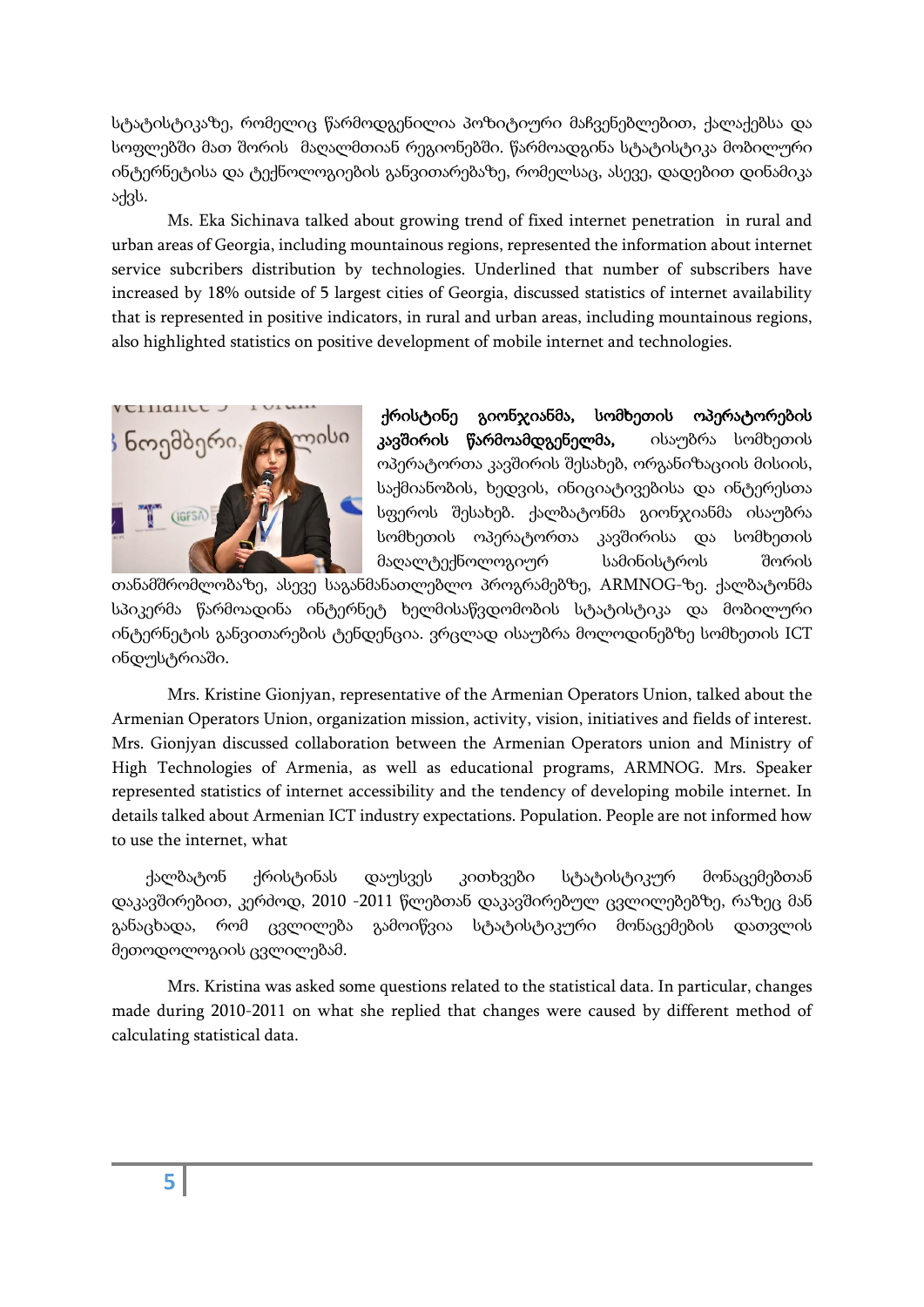

თორნიკე ჯობავამ, ინოვაციების და ტექნოლოგიების სააგენტოს წარმომადგენელმა, ისაუბრა რეგიონებზე, სადაც ინტერნეტ ხელმისაწვდომობა იყო, მაგრამ ოჯახებს ინტერნეტი მაინც არ ჰქონდათ. ისაუბრა მოსახლეობასთან შეხვედრებზე, მონაცემების შეგროვებასა და მათ ანალიზზე, ცნობიერების სიმწირეზე მოსახლეობაში. მოსახლეობამ არ იცოდა ინტერნეტის გამოყენება, თუ რა

სიკეთე შეეძლო ინტრნეტს მოეტანა მათთვის. ბატონმა ჯობავამ წარმოადგინა ინფორმაცია პორტალზე, რომელიც საშუალებას აძლევს სოციალურად დაუცველ მოსახლეობას რეგიონებში დარეგისტრირდნენ და მიიღონ სახელმწიფო ვაუჩერი ინტერნეტის ინსტალაციაზე და მიიღონ ხელმისაწვდომი პაკეტი ინტერნეტ მომსახურებაზე. აღნიშნული ვაუჩერით სარგებლობა შეუძლიათ რეგიონში არსებულ მეწარმეებსაც. ისაუბრა ასევე ცნობიერების ამაღლების მიზნით რეგიონებში განხორციელებულ ტრეინინგებზე ელექტრონული კომერციის მიმართულებით და ტრეინინგის შემდგომ ეფექტზე სტატისტიკური მონაცემების წარმოდგენით.

Tornike Jobava, representative of Innovations and Technologies Agency talked about regions which have access to internet, but still some families don't have connection. Discussed issues of meeting residents, data collection and their analysis, lack of information in citizens. People are not informed how to use internet, what benefits can internet have. Mr. Jobava represented the information about portal, which will let socially unprotected people to register in regions and get state voucher for internet installation and receive affordable package on internet service. This voucher can be used by entrepreneurs of the region. He also talked about trainings that can be held in regions for giving more information on electronic commerce and the after-training effect by representing the statistical data.



 გიორგი დაფქვიაშვილმა, ეკონომიკის და მდგრადი განვითარების სამინისტროს წარმომადგენელმა, ისაუბრა საქართველოს ფართოზოლოვანი ქსელის გავითარების სტრატეგიასა და სამოქმედო გეგმაზე, რომელიც შემუშავდა ევროკავშირის ციფრული ბაზრების ჰარმონიზაციის პროექტის ფარგლებში. მან განაცხადა, რომ პროექტში ჩართულია სახელმწიფო უწყებები და კერძო სექტორი,

ასევე აკადემიური და სამოქალაქო სექტორი. ისაუბრა საქართველოს ინფოსაკომუნიკაციო სექტორის განვითარების ტედენციებზე, ზრდის ტემპებზე, ტექნოლოგიურ განვითარებაზე, ინტერნეტმმართველობის განვითარებასა და სექტორის ძლიერ და სუსტ მხარეებზე. 2025 სტრატეგიულ მიზნებზე: 5G განვითარება, 4G დაფარვის არეალის ზრდა 99%-მდე, 1Gb ინტერნეტ სიჩქარის დანერგვა, რეგულირების განახლება კონკურენციის სტიმულირების მიზნით, ასევე სიხშირული სპექტრის მართვის გაუმჯობესება, ინფრასტრუქტურაზე მარტივი დაშვება, ინტერნეტის ხარისხის ზრდა, სანებართვო სისტემის გამარტივება, ციფრული რუკების შემუშავება, შშმ პირებისთვის ინტერნეტის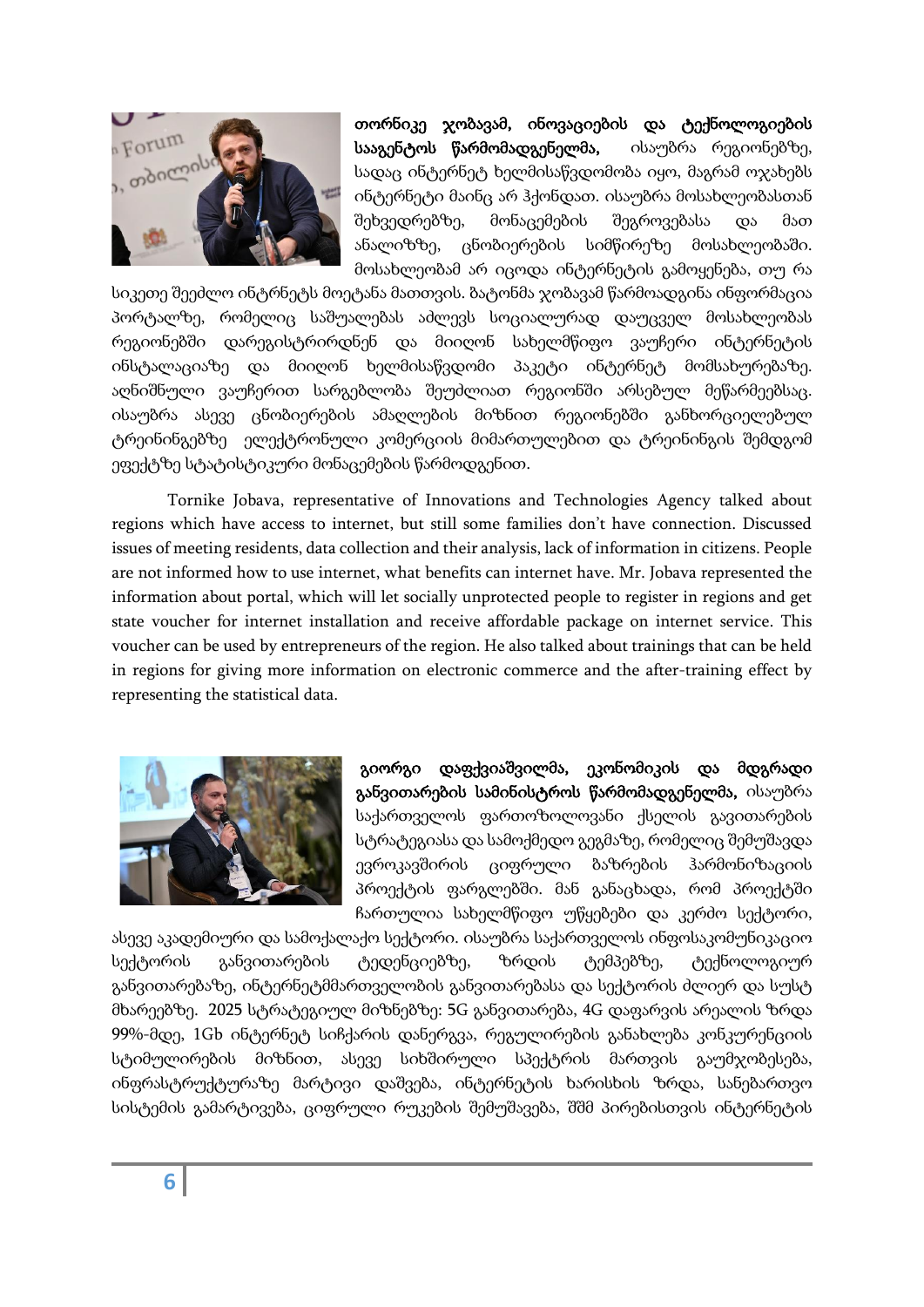ადაპტირება, საქართველოს სატრანზიტო ჰაბის განვითარება, დატაცენტრების და ინტერნეტ გაცვლის წერტილების განვითარება.

Giorgi Dapkviashvili, representative of the Ministry of Economy and Sustainable Development discussed the strategy of improving Georgian wide-line net and activity plan, which was developed in the frame of harmonization EU digital markets. He declared that state institutions are also involved in this project as well as a private sector, academic and civil sector. Talked about the tendency of developing Georgian info-communication sector, its growth stages, technological development, development of internet governance and strong and weak sides of the sector. 2025 on strategical goals" 5G development, 4G coverage area rise up to 99%, 1Gb internet speed implementation, review of regulations in order to stimulate competition, as well improving frequency specter management, simple access to infrastructure, increasing internet quality, simplify permit system, processing digital maps. Adaptation of interned for disabled persons, development of transit Hub in Georgia, improving data centers and net change points.

 ბატონ გიორგის დაუსვეს კითხვა ნივთების ინტერნტზე, თუ როგორ შეიძლება გამოვიყენოთ ინტერნეტი ჭკვიანი სოფლების, ფერმების მიმართულებით. მან განაცხადა, რომ მიმდინარეობს მუშაობა ხელოვნური ინტელექტის სტრატეგიის შემუშავებაზე რომელიც არის საფუძველი ნივთების ინტერნეტისა და სმარტ კონცეფციის განვითარებისა.

 Mr. Giorgi was asked a question about product internet, how can internet be used in the direction of smart villages, farms. He replied that the strategy of artificial intellect is already under process, which is the basis of product internet and smart concept development.



ქეთევან რეხვიაშვილი, საქართველოს კომუნიკაციების ეროვნული კომიისის წარმომადგენელი, გამოვიდა მოხსენებით 5G პერსპექტივების შესახებ. მან ისაუბრა ისეთ თემებზე, როგორიცაა: რას წარმოადგენს 5G ქსელი, ხელოვნური ინტელექტი და მდგრადი განვითარება, ჭკვიანი ქალაქები, უპილოტო ტრანსპორტი,

ელექტრონული ჯანდაცვა, ენერგოეფეტურობა, 5G კვლევები, ქვეყნები რომლებმაც შეიმუშავეს 5G სტრატეგია და დაიწყეს მისი დანერგვა, 5G პერსპექტივები საქართველოში. საქართველოს ინდექსი ტელეკომუნკაციის საერთაშორისო კავშირში.

Ketevan Rekhviashvili, representative of the National Commision of Georgian Communications, reported about 5G prospective. She discussed the issues, such as: what is 5G net, artificial inteligence and sustainable development, smart cities, pilotless transportation, electronic healthcare, energo efficiency, 5G researches, countries, which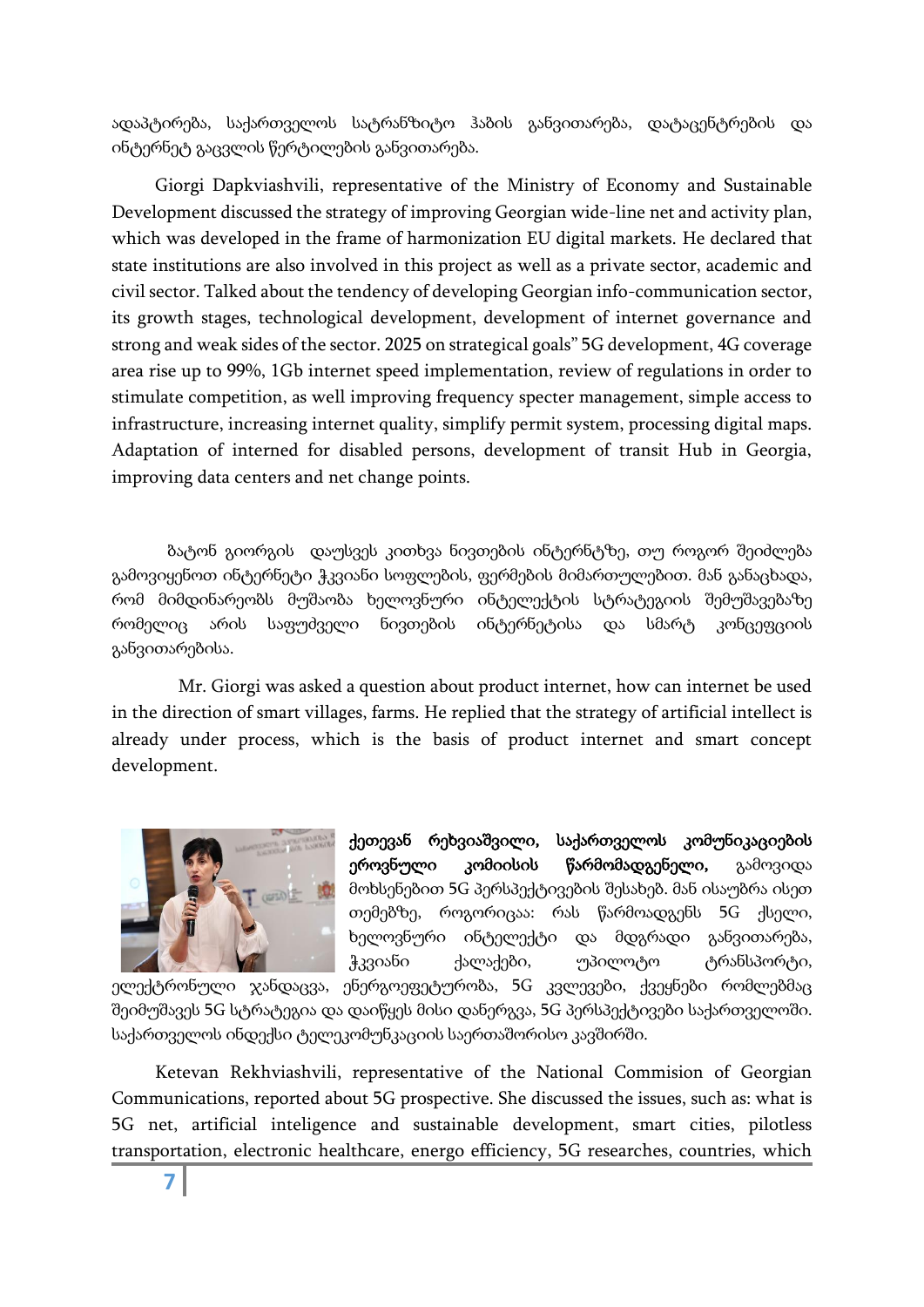developed 5G strategy and started its implementations, 5G prospective in Georgia, Georgian index in the international community of telecommunication.

 ქალბატონ ქეთევანს დაუსვეს შეკითხვა 5G რისკებთან დაკავშირებით დარას აკეთებს კომისია ამ რისკების პრევენციისთვის. მან განაცხადა, რომ კომისია თანამშრომლობს საერთაშორისო საზოგადოებასთან და ითვალისწინებს მათ რეკომენდაციებს, რჩევებსა და გამოცდილებას რისკების დაზღვევის კუთხით.

Mrs. Ketevan was asked questions about 5G risks and what is the contribution of commission in preventing such risks. She replied that the commission cooperates with the international community and considers its recommendations, advises and experience in risks insurance point



ფორუმის პანელური დისკუსია დაიწყო დოქტორ კრისტინა ბრაუნ როზგონის მოხსენებით "ევროკავშირის საავტორო უფლებების ახალი რეგულაციები და პრაქტიკა". მან აღნიშნა კონტენტის რეგულირების აქტუალურობის საჭიროება, როგორც საქართველოში ისე ევროკავშირში. ისაუბრა ევროდირექტივის ორ პუნქტზე საკუთრების უფლებაზე და წარმოებისა და

კომერციალიზაციის პროდუქტზე, საავტორო უფლებების პროცესის მოდერნიზაციაზე, ევროკავშირის კვლევებზე საავტორო უფლებების კუთხით, ციფრული პლატფორმების კომერციალიზაციაზე და რეგულაციებზე, საავტორო უფლებების საკანონმდებლო ჩარჩოზე და მხარეთა პასუხისმგებლობაზე, კონტენტის ლიცენზირებაზე და ხელმისაწვდომობაზე ევროკავშირში, მომხმარებლისა და ავტორის ფინანსური ანაზღაურების საკანონმდებლო უზრუნველყოფაზე, რეგულატორების როლზე საავტორო უფლებების დაცვის მხრივ.

Panel discussion of the forum started with the report of Dr. Christina Brown Rosgon "New regulations and the practice of EU copyrights. She noted the necessity of actuality of content regulation, in Georgia, as well as European Union. Discussed two paragraphs from European Directive right of ownership and production and commercialization product, modernization of copy right process, studies of EU in the point of copy rights, commercialization of digital platforms and regulations, legislative frame of copy right and responsibility of parties, licensing content and its accessibility in European Union, legislative provision of financial compensation of the customer and the author, the role of regulations in the copy rights protection point.

 ქალბატონ კრისტინასთვის დასმული შეკითხვები შეეხებოდა დირექტივის ამოქმედებას და თუ ვინ მოახდენს კონტროლს საავტორო უფლებების დაცვაზე. მან განაცხადა, რომ დირექტივა არ ამბობს ვინ უნდა აკონტროლოს საავტორო უფლებები, სახელმწიფომ უნდა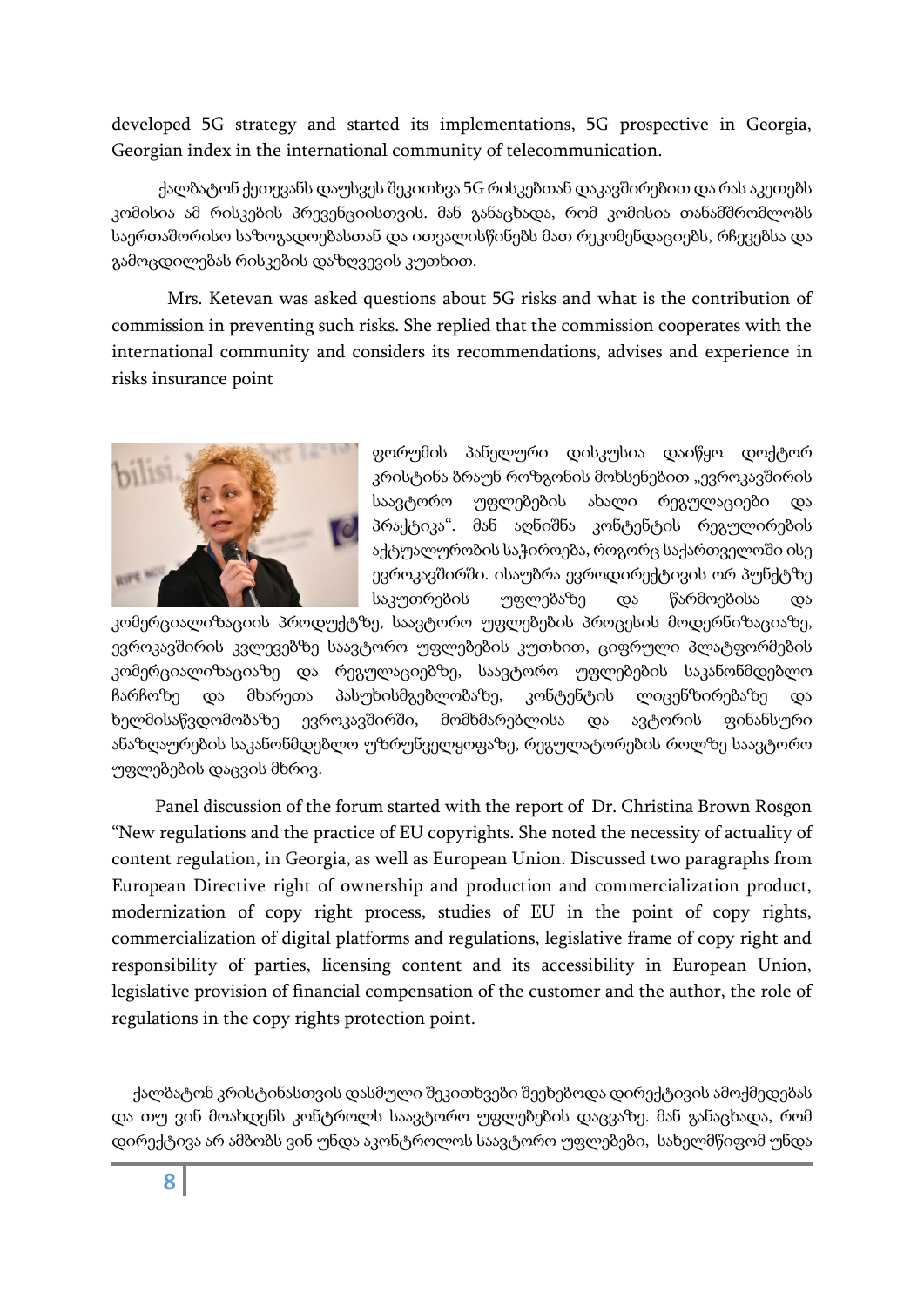გადაწყვიტოს თუ ვინ მოახდენს კონტროლს. რაც შეეხება სასამართლოს, ბოლო სიტყვა ეკუთვნის სასამართლოს, ხოლო დირექტივის ჰარმონიზაციის ვადაა 24 თვე.

Questions, asked to Dr. Christina were about entering the directive into force and who will control protection of copy rights. She declared that the Directive does not comment who should control copy rights, state has to determine who will have control. As for the court, last word belongs to the court, and harmonization period of the Directive is 24 months.

ინტერნეტ კონტენტი და ონლაინ მედია - რეგულირება თუ თვითრეგულირება

Internet content and online media regulation or self-regulation



 $\epsilon$ eorgian Intern $\;$  ივანე მახარაძემ, კომუნიკაციების ეროვნული კომისიის წარმოამდგენელმა, ისაუბრა კომისიის შესახებ, მის როლზე ტელეკომუნიკაციის ინდუსტრიაში, მისი ინტერესთა სფეროებზე, მედია გარემოზე, მაუწყებლობის დაწყების სიმარტივეზე, ამ მიზნით ლიცენზიების გაუქმებაზე, მედია რეგულაციებზე, წინასაარჩევნო მონტორინგზე, აუდიო-ვიზუალური

მედიის თვითრეგულირების საკითებზე, მოთხოვნით მომასხურების რეგულირების საკითხებზე.

The representative of the National Commission of Communications, Ivane Makharadze talked about the commission, its role in the telecommunication industry, its interest fields, media environment, broadcasting beginning simplicity, cancelling licenses in this purpose, media regulations, pre-election monitoring, audio-visual media self-unit issues, issues on regulating requested services.



კრისტინა ბრაუნ როზგონმა, ევროპის საბჭოს ექსპერტმაონლაინ მედია რეგულირების მოხსნებაზე განაცხადა, რომ ონლაინ მედია პლატფორმა გახდა ონლაინ სფიჩის დეფატქო რეგულატორი, Facebook, Google, Twitter და Youtube ახორციელებენ დეფაქტო რეგულირებას კომუნიკაციის ონლაინ სისტემებში. ევროკავშირი დგას დილემის წინაშე წევრ სახელმწიფოებში არ არის ერთიანი

ერთიანი კანონმდებლობა ონლაინ მედიის რეგულირების მიმართულებით, თუმცა არის საკანონმდებლო მცდელობა ონლაინ პლატფორმებზე რეგულატორების ძალაუფლების გადანაწილებისა. მან აღნიშნა, რომ დირექტივის რეგულაცია ვრცელდება ონლაინ მედია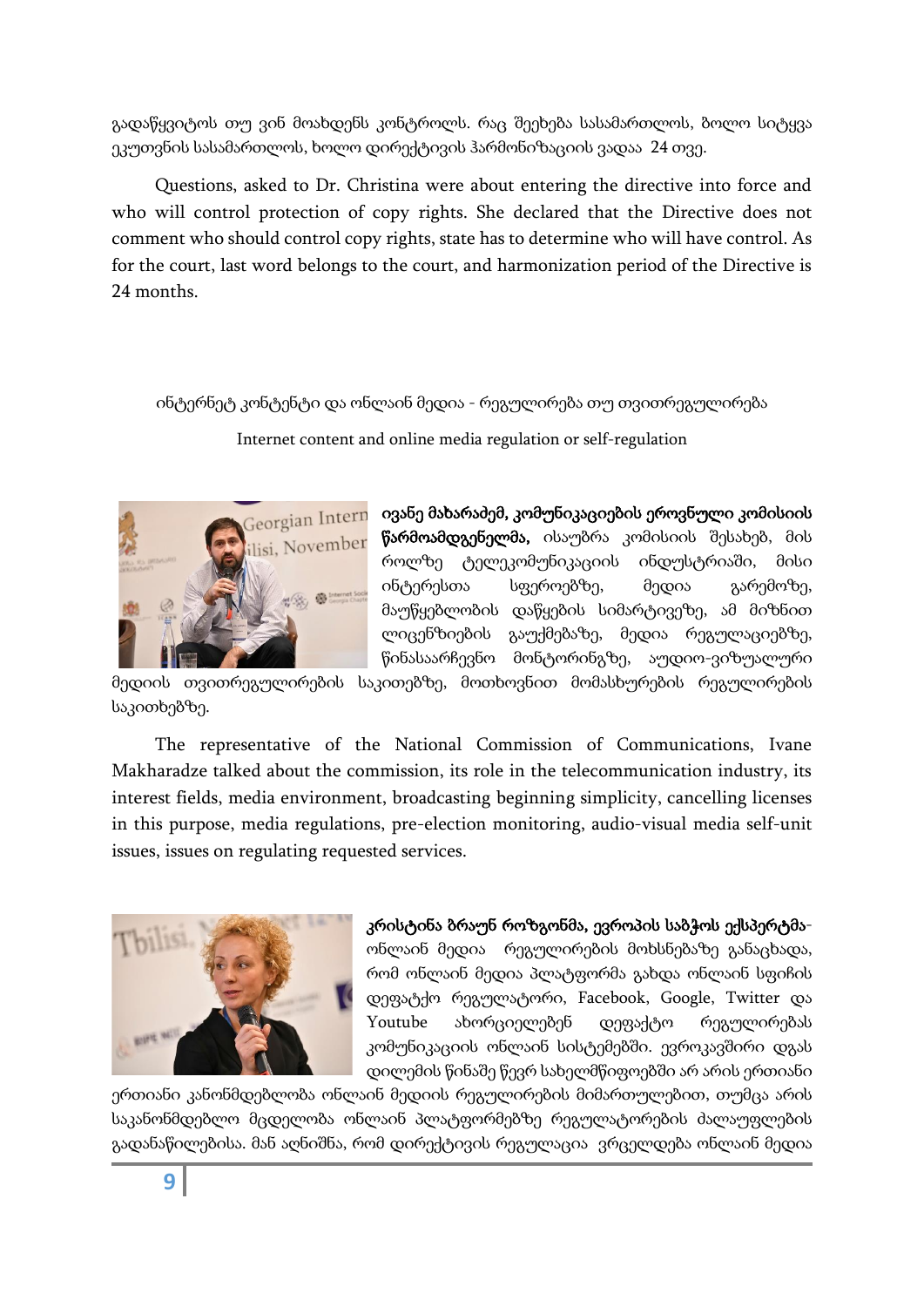სერვისებზე, და თვალსაჩინოებისთვის განიხილა Facebook ქეისი და სასამართლოს გადაწყვეტილება. დოქტორმა კრისტინამ ისაუბრმა გერმანიის პრაქტიკაზე, მის დადებით და უაროფით მხარეებზე.

Dr. Christina Brown Rosgon, the European Council expert noted – online media platform has become online speech Defacto regulator, Facebook, Google and Youtube perform Defacto regulations in communication online systems, European Union has faced a dilemma in member states there are not unified legislation in the online media regulation point, however there is a legislative effort to distribute powers on online planform regulators. She mentioned that the regulation of the Directive touches also online media services and for clarity discussed a Facebook case and court decision. Dr. Christina talked about German practice and its positive and negative sides.



მარიამ გოგოსაშვილმა, საქართველოს ახალგაზრდა იურისტთა ასოციაციის წარმოამდგენელმა, განაცხადა, რომ საქართველოში არის გამოხატვის თავისუფლების ამერიკული სტანდარტი და რომ მიმდინარეობს ჰარმონიზაცია ევროპულ დირექტივასთან. მან ხაზი გაუსვა, რომ ამერიკაში უფრო მეტად არის დაცული გამოხატვის თავისუფლება და შეზღუდვა უფრო

ნაკლებად არის შესაძლებელი ვიდრე ევროპაში. ევროდირექტივის ჰარმონიზაციის მოთხოვნიდან გამომდინარე უნდა მოხდეს კანონმდებლობის შემუშავება ისე, რომ ერთის მხრივ მოხდეს ევრო დირექტივასთან ჰარმონიზცია, ხოლო მეორეს მხრივ არსებული სტანდარტის მაქსიმალურად შენარჩუნება. კონტექსტი, რის გამოც არის სიძულვილის ენა რეგულირებული და კრიმინალიზებული. თუმცა, გასათვალისწინებელია კონტექსტი საქართველოში და რეგულირება უნდა მოხდეს ისე, რომ შევინარჩუნოთ გამოხატვის თავისუფლების სტანდარტი, ვინაიდან, საქართველო არის გარდამავალი დემოკრატიის ქვეყანა გამოხატვის თავისუფლებას აქვს დიდი მნიშვნელობა. ქალბატონმა მარიამმა აღნიშნა, რომ ონალინ მედიის რეგულირების ნაწილში კომისიის უფლებამოსილება ვრცელდება სასამარლო პრაქტიკიდან და არა საკანონმდებლო დონეზე. რატომ არ ვრცელდება კომისიის უფლებამოსილება ონლაინ მედიაზე? რადგან კომისიის უფლებამოსილება განსაზღვრულია "მაუწყებლობის შესახებ" კანონისა და "ელექტრონული კომუნიკაციების შესახებ" კანონის შესაბამისად და მასში მითითება არ არის ონლაინ მედიის რეგულირებასთან დაკავშირებით. თუ საარჩევნო კოდექსი ამბობს, რომ კომისიის უფლებამოსილება ვრცელდება საზოგადოებრივი აზრის კვლევის დროს ონლაინ მედიასთან მიმართებაში, მაშინ უნდა ყოფილიყო პირდაპირ ჩანაწერი კანონში, რომ კომისიის უფელბამოსილება, წინასაარჩევნო პერიოდში, ვრცელდება ონლაინ მედიაზეც. საქმე გვაქვს საჯარო სამართლებრივ ურთიერთობებთან და ეს საკითხი უდნა იყოს რეგულირებული კანონით.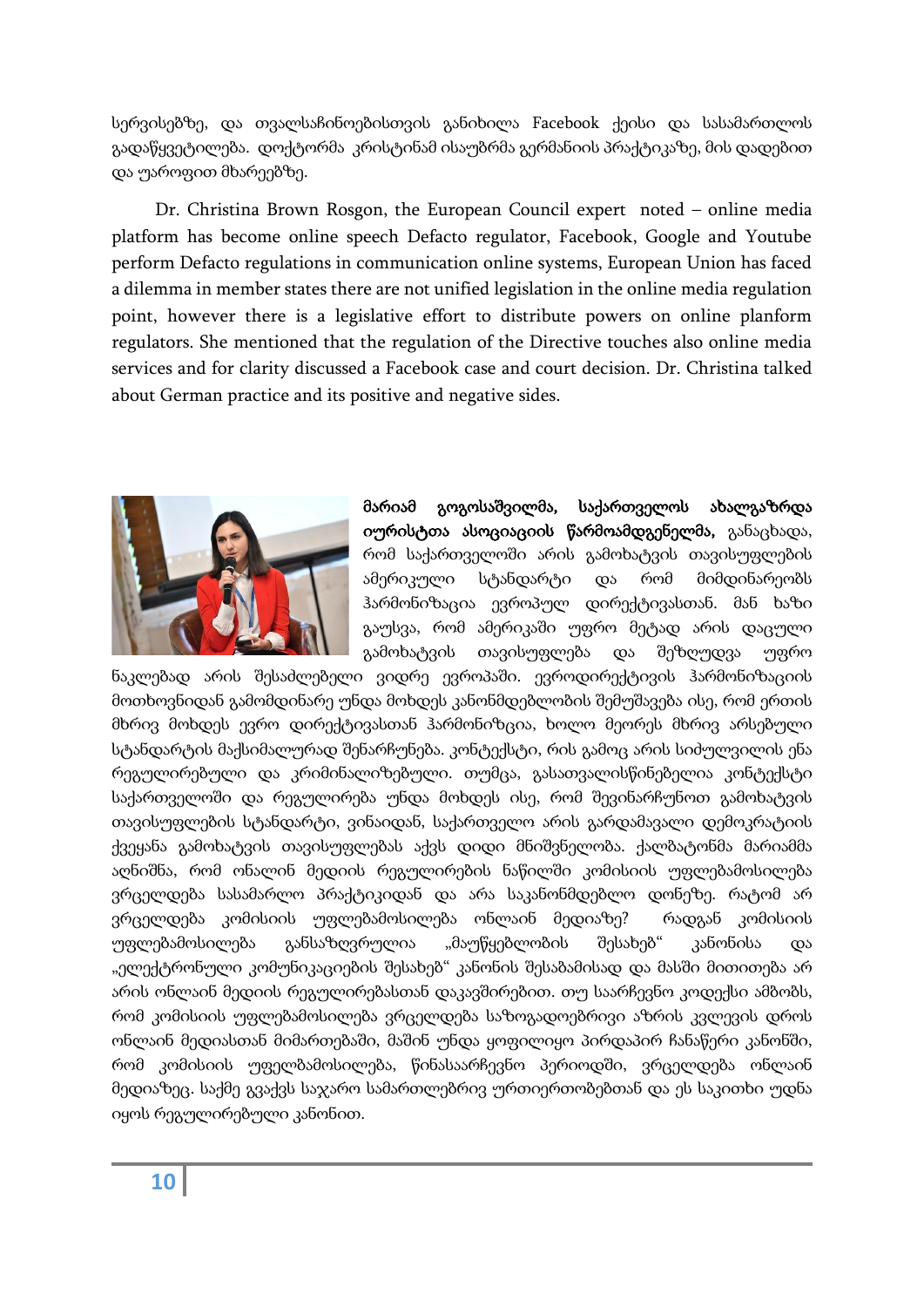Mariam Gogosashvili, representative of the Georgian Young Lawyers' Association declared that Georgia has an American standard of expressing independence and harmonization with European Directive is under process. She underlined that freedom of expression is more protected in America and it is less limited than in Europe. Legislation has to be developed based on the European Directive harmonization requirements, thus from one point European Directive will be harmonized, and from another, maximally will be kept the existed standard. The context for what the hatred language is regulated and criminalized, however is considered the context in Georgie and the regulation must be performed in the way that the standard of expressing freedom will be kept, as Georgia is a country of transitional democracy. Freedom of expression has a great importance Mrs. Mariam underlined that the powers of commission are spread from court practice in the part of the online media regulation and not from the legislation level. Why are not commission powers spread on online media? Because the authority of the commission is determined under the law on "broadcasting" and "online communications" and there is no indication in them about the online media regulation. If the election code says that the authority of the commission during the public opinion study in the connection with online media covers, it had to be straight indicated in the law, that the commission authority during the pre-election period is spread on online media as well We face public legal relations and this issue has to be regulated by law.

ქალბატონ მარიამს დაუსვეს შეკითხვა არსებობს თუ არა ხვრელები როცა კომისიას შეუძლია შევიდეს ონლაინ კონტენტის განმარტებაში და რეგულირებაში და წარმოდგენილი იყოს სასამართლოში? მან განაცხადა რომ წერილები რომელსაც აგზავნის კომისია არ არის შესასრულებლად სავალდებულო ვინაიდან არ არის სამართლებრივი აქტი და მას სანქცია არ უნდა მოყვეს კომისიის მხრიდან.

Mrs. Mariam was asked if there are any holes when the commission is able to enter online content explanation and regulation and be represented at the court? She replied that the letters, which are sent by the commission are not mandatory to be fulfilled as there is no legislative at and it does not need to be followed by sanction by the commission



ნიკოლოზ ქებურიამ, ეკონომიკის და მდგრადი განვითარების სამინისტორს წარმოამდენელმა, განიხილა ელექტრონული კომერცია და გამოწვევები ამ სფეროში, ისაუბრა ციფრული ეკონომიკის განვითარებაზე, კანონმდებლობაზე ელექტრონული კომერციის მიმართულებით, საერთაშორისო ვალდებულებებზე, DCFTA შეთანხმებაze, მომხმარებელთა უფელბების

დაცვაზე ელექტრონულ კომერციაში, შუალედური მიმწოდებლების (პროვაიდერების) უფლებებსა და მოვალეობებზე, საინფორმაციო საზოგადოების საქმიანობის რეგულირებაზე, ადგილობრივი და საერთაშორისო თანამშრომლობა კანონპროექტის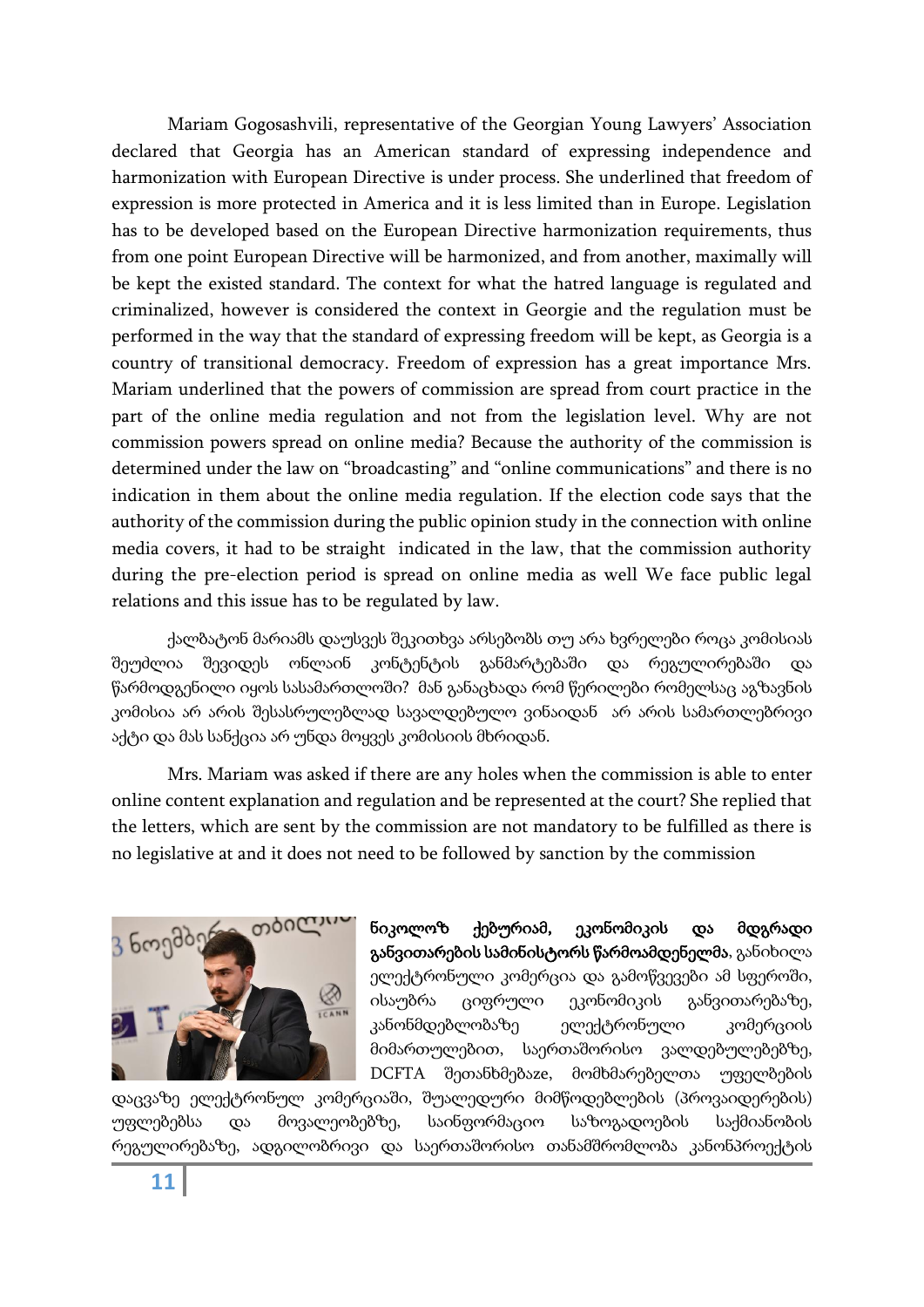შემუშავებისთვის, ელექტრონულ კომერციაში კონტენტის შეფასების საშუალებების შესახებ ევროკავიშირის ქვეყნებში და მომხამრებელთა უფლებების დაცვაზე.

The representative of the Ministry of Economy and Sustainable Development - Nikoloz Keburia discussed e-commerce and challenges of this field, talked about digital economy development, e-commerce, international responsibilities, DCFTA agreement, customers' rights protection in e-commerce, interim suppliers (providers) rights and obligations, regulation of informational society activities, local and international collaboration for developing the draft law, means of estimating content in e-commerce in EU countries and protection of customers' rights.

### ადგილობრივი კონტენტის გამოწვევები

Challenges of local content



ნატალია მოჩუმ, ისაუბრა ICAAN შესახებ, მისი საქმიანობის და ინტერესის სფეროებზე, დომენების შესახებ, დომენების პოლიტიკის შემუშავებაზე, მათი დანერგვისა და აღსრულების შესახებ, ICAAN მიერ განხორციელბულ პროექტებზე, GDPR შესაბამისობაზე, IDN დომენურ სახელზე და საყოველთაო მიღების (თანხმობა) დანერგვაზე. განმარტა საყოველთაო მიღების

კონცეფცია, რაც ნიშანვს, რომ ყველა აპლიკაცია უნდა იყოს მიღებული პროგრამულ უზრუნველყოფაში, მაგალითად ელ-ფოსტის სერვისი, უფრო კონკრეტულად ქართული შრიფტით შექმნილი ელექტორნული ფოსტის მისამართი აღქმადი და მისაღები უნდა იყოს მსოფლიო მეილ-სერვერ მომსახურების მიერ არა მარტო საქართველოში არამედ გლობალურად. ისაუბრა ge. და გე. დომენებზე, მათ ადმინის<sub>(</sub>გრა<sub>(</sub>გორებზე, განხორციელებულ ცვლილებებზე და თანამშრომლობებზე, საყოველთაო მიღების ინიციატივის დანერგვის სამოქმედო გეგმაზე 2020-2025 წლებზე, ამ ინიციატივის მისიაზე, ზეგავლენასა და ჩართულობაზე.

Natalia Mochu talked about ICAAN, fields of its activity and interest, about domains, development of domains policy, their implementation and execution, projects held by ICAAN, correspondence with GDPR, IDN Domain name and unified acceptance (consent) implementation. Discussed the concept of unified consent that means that any application must be accepted in software, for example email service, in particular, email addresses in Georgian font must be perceptible and acceptable not only by world's mail server services in Georgia, but globally. He discussed ge. and გე. Domains, their administrator,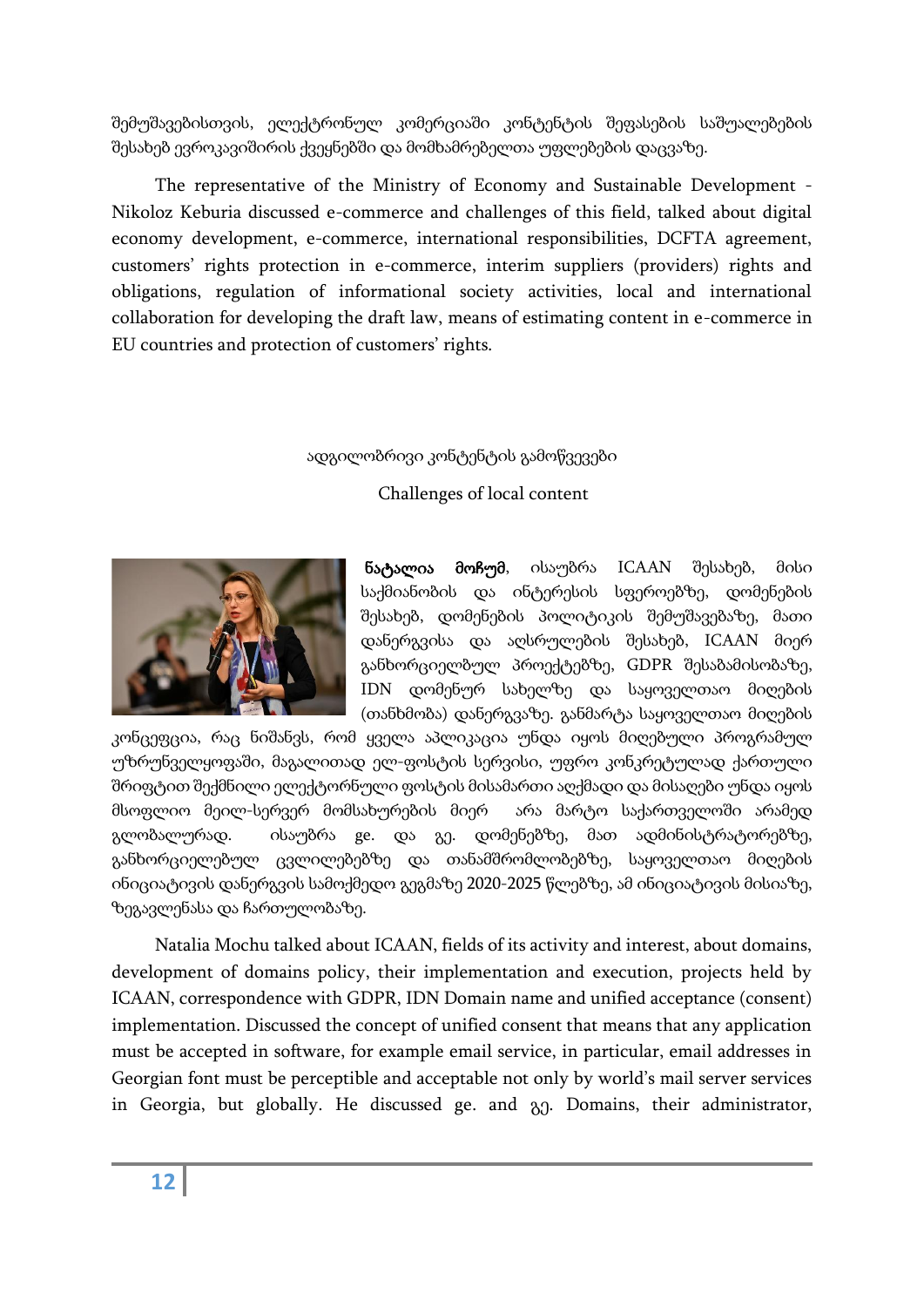implemented changes and collaboration, activity plan of implementing the unified acceptance initiative on the 2020-2025, mission of this initiative, impact and involvement.



ხათუნა შუბითიძემ, .GE ქვეყნის კოდის ზედა დონის დომენის ადმინისტრირების განყოფილების უფროსმა,წარმოადგინა კავკასუს ონლაინის 2019 წლის ანგარიში ge. დომენის შესახებ, ge. დომენის ზონაში განხორციელებულ ცვლილებებზე, ახალ რეგულაციებზე, რეგისტრაციის ახალ წესებზე, პროგრამული სისტემის განახლებაზე, კვლევებსა და მარკეტინგულ აქტივობებზე ge. დომენის პოპულარიზაციის გაზრდის მიზნით, საერთაშორისო პარტნიორებთან თანამშრომლობაზე, სტატისტიკა ge. დომენის შესახებ, EPP სისტემის იმპლემენტაციაზე,

უსაფრთხოების სისტემის განახლებაზე, ge. ზონის რეგისტრატორების და ICAAN თანამშრომლობაზე, DNSSEC დანერგვასა და ტრეინინგებზე, 2020 დაგეგმილი აქტივობების შესახებ, წიგნიერების ამაღლებაზე, რეგისტრატორების მხარდაჭერასა და მათ ჩართულობაზე საერთაშორისო თანამსრომლობაში.

Khatuna Shubitidze, head of .GE ccTLD Administration Unit represented the report of 2019 of Caucasus Online on .ge Domain, changes made in ge. Domain zone, new regulations, new ways of registration, renewing program system, studies and marketing activities in the purpose of increasing awareness about .ge Domain, , cooperation with international partners, statistics of .ge Domain, implementation of EPP protocol, reviewing safety system, collaboration between .ge zone registrars and ICAAN, implementation of DNSSEC and trainings, activities, planned for 2020, improving literacy, support of registrars and their involvement in international collaboration.

ელენე მებონიამ, იურიდიული კომპანია "ელფიეი" წარმომადგენელმა, ისაუბრა, ევროკომისიის ელეტრონული კომერციის დირექტივაში განხორციელებულ ცვლილებებზე, ელექტრონული კომერციის ქართულ კანონმდებლობაზე, შუალედური მომსახურების მიმწოდებლის დეფინიციის ცვლილებაზე რომლის თანახმად ადმინისტრატორი და რეგისრატორი წარმოადგენს შუალედური მომსახურების მიმწოდებლებს. ევროკავშირისა და საქართველოსთვის მთავარ გამოწვევას და პრობელემას წარმოადგენს ადმინისტრატორების და რეგისტრატორების პასუხისმგებლობა ონლაინ კონტენტის ნაწილში დაუშვებელი პროდუქციის აღკვეთის მიზნით. ისაუბრა ევროკავშირის წევრ ქვეყნებში ერთიანი რეგულირების არ არსებობაზე, საქართველოს და ევროკავშირის რეგულაციების განასხვავებზე ელექტრონულ კომერციაში. აღნიშნა გამოწვეები დაუშვებელი პროდუქციის აკრძალვის ნაწილში და წარმოადგინა რეკომენდაციები.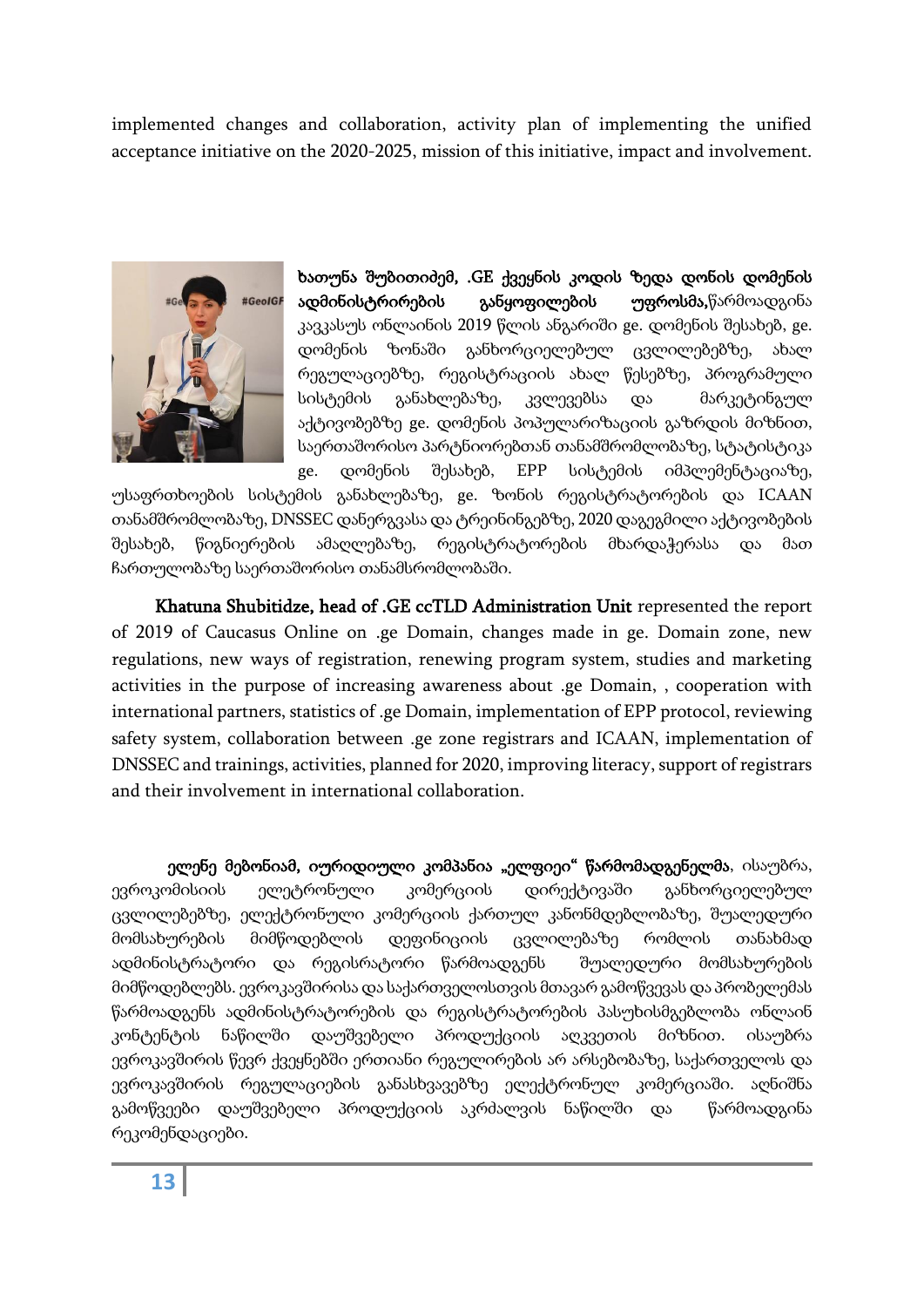Elene Mebonia, the representative of legal company 'LPA" talked about amendments made in the European commission electronic commercial directive, Georgian legislation of electronic commerce, changes made in the intermediate service supplier definition, according to which the administrator and registrars are the intermediate service suppliers, main challenges and problem of EU and Georgia is the responsibility of administrators and registrars for executing the forbidden production in the online content part, discussed about nonexistence of common regulation the EU countries, differences between Georgian and EU regulations in electronic commerce, noted challenges in the forbidden products limitation part and represented recommendations.

ირაკლი ღარიბაშვილმა, ეროვნული სამეცნიერო ბიბლიოთეკის დირექტორმა, ისაუბრა რესურსების ნაირსახეობებზე საქართველოს აკადემიურ ინტერნეტ სივრცეში, კონტენტის ენებზე, კოდირების ტიპებზე, კონტენტის შემქმნელებზე, თუ როგორ არის ინფორმაცია განთავსებული ონლაინში და მოიყვანა მაგალითები, წარმოადგინა სტატისტიკა, მიმოიხილა პრობლემები მონაცმეთა ბაზებში და გამოსვლა დაასრულა ქართული Wiki რესურსების განხილვით.

Director of the National Scientific Library Irakli Garibashvili talked about variety of resources in Georgian academic internet space, content languages, coding types, content creators, the way how information is placed online and named examples, represented statistics, discussed problems in data bases and ended his speech by discussion of Wiki resources.

# უსაფრთხო ინტერნეტი და ბავშვები

Safe internet and children

უსაფრთხო ინტერნეტი და ბავშვები სესიას მოდერირება გაუწია სოფიო თვალავაძემ საქართველოს ეკონომიკისა და მდგრადი განვითარების სამინისტროს წარმოამდგენელმა რომელმაც სიტყვა გადასცა ნინი შენგელიას კომუნიკაციების ეროვნული კომისიის მედიაწიგნიერების სამსახურის უფროსს.

The session safe internet and children was moderated by Mrs. Sopio Tvalavade, representative of the Ministry of Economy and Sustainale Development who awarded the right to talk to Mrs. Nini Shengelia, head of the Media Knowledge service of the National Commission of Commnications.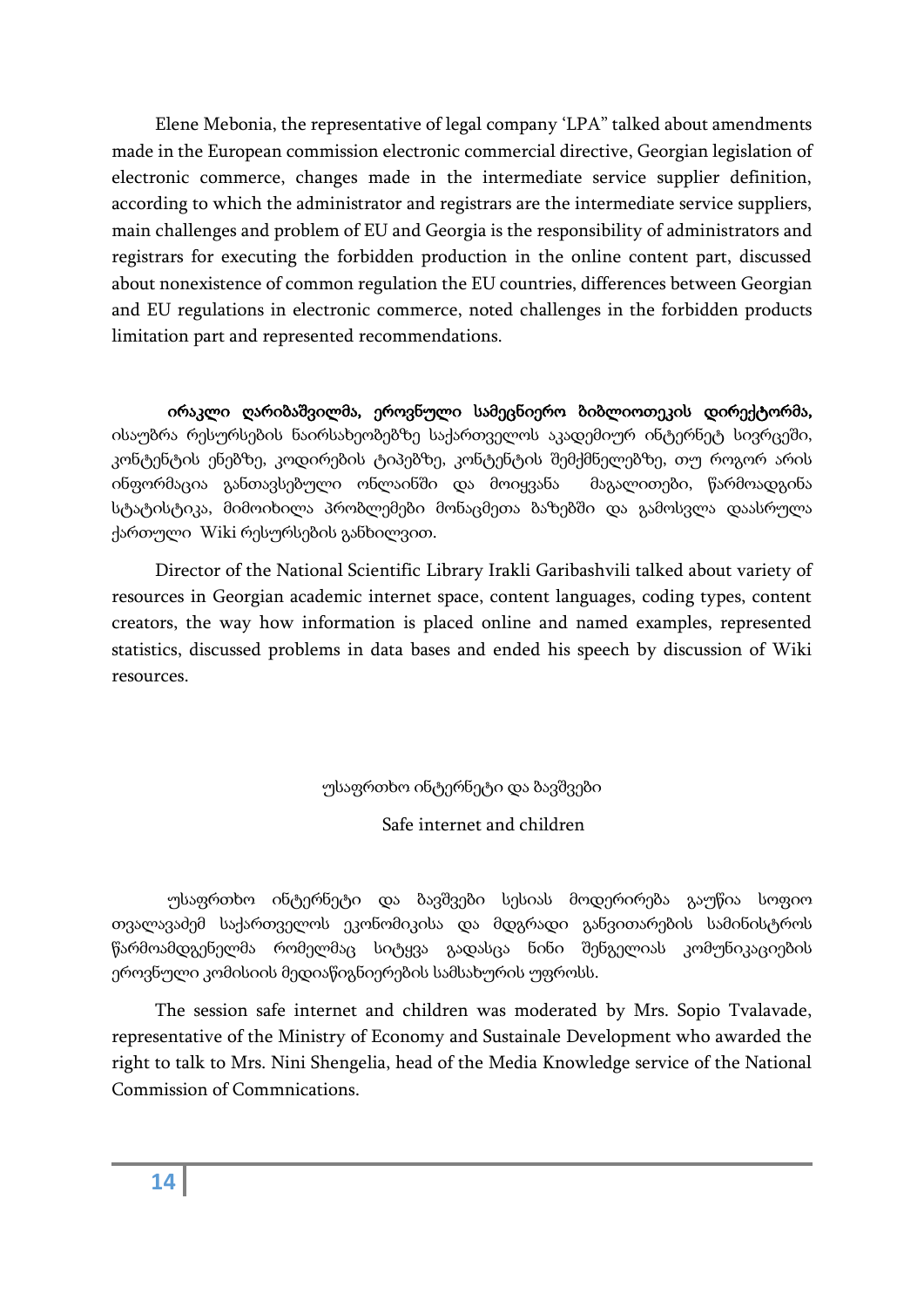ნინი შენგელიამ, კომუნიკაციების ეროვნული კომისიის წარმომადგენელმა, ისაუბრა მედიაწიგნიერების დეპარტამენტის, მედია აკადემიის შესახებ. ვრცლად განიხილა პროექტი "გამარჯობა რუბი", საერთაშორისო და ადგილობრივი თანამშრომლობა "გამარჯობა რუბის" პროექტის ფარგლებში, მედიაწიგნიერების კონკურსი "ნამდვილი თუ მოგონილი", მედიაწიგნიერების ონლაინ პლატფორმა (ვებგვერდი), მედიის ეკონომიკის კურსები ჟურნალისტებისთვის და სკოლაში. გამოსვლის ბოლოს ისაუბრა ცნობიერების ამაღლების ერთი-ერთი სახალისო საშუალება აპლიკაცია "Happy of Life".

Nini Shengelia Georgian National Communications Commission representative talked about media knowledge department, media academy, in details discussed the project 'Hello Ruby" international and local cooperation amongst the program 'Hello Ruby', contest of media literacy 'real or invented', online platform of media knowledge (website), courses in media economics for journalists and schools, and at the end of his speech discussed one of the application of knowledge development "Happy of Life".

ქალბატონ ნინის დაუსვეს შეკითხვები გამარჯობა რუბის ელექტრონული სახელმძღვანელოს გავრცელების თაობაზე და ასევე თუ რა უნარებს ავითარებს ფეიკ ნიუსის იდენტიფიცირება კონკურსანტებში, მან განცხადა რომ სამწუხაროდ სახელმძღვანელოს ელექტრონულად გავრცელების უფლება კომისიას არ აქვს ლიცენზიიდან გამომდინარე ხოლო რაც შეეხება ფეიკ ნიუსების იდენტიფიცირების უნარებს ის ავითარებს კრეატივის და კრიტიკული აზროვნების უნარებს.

 Ms. Nini was asked questions about distributing the electronic manual "Hello Rubi" and asked to indicate what skills are developed in contestants identification of fake news, she replied that unfortunately, the commission has no right to introduce the manual electronically because of the license and as for the skills of identifying fake news, it develops creativeness and critical mind skills.



მასწავლებელთა პროფესიული განვითარების ეროვნული ცენტრის წარმოამდგენელმა მარიკა სიხარულიძემ, მიმოიხილა მსოფლიო ტენდენციები ინტერნეტ წიგნიერებაში, ინტერნეტის დადებითი და უარყოფითი მხარეები, გამოწვევები, ინტერნეტთან წვდომა, მიღებული ინფორმაციის კრიტიკული გააზრება, ციფრული წიგნიერების სიმწირე, ფეიკ ნიუსების იდენტიფიცირება, ტროლინგი, პირადი მონაცემების ხელყოფა, კიბერბულინგი, ონლაინ ზეწოლა, სუიციდური თამაშები,

ინტერნეტდამოკიდებულება, გეიმინგი, გემბლინგი. სტატისტიკური მონაცემები, ცნობიერების ამაღლების საკითხები, ევროსაბჭოს რეკომენდაციები, სასწავლო აქტივობები ციფრული მოქალაქეობის შესახებ, 2020 სამოქმედო გემგმა.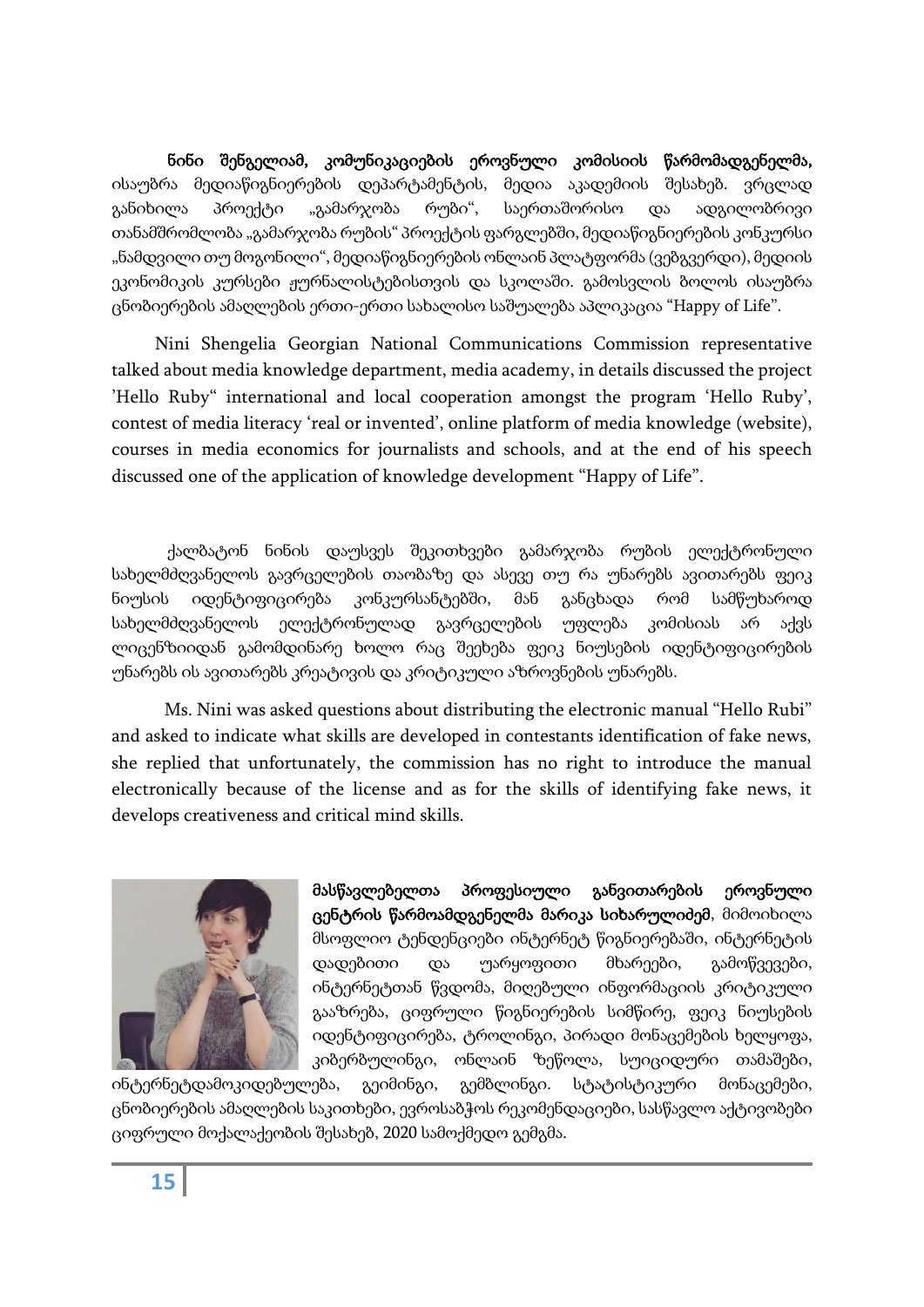The representative of National Center for Teachers Development Ms. Marika Sikharulidze discussed world tendencies in internet literacy, positive and negative sides of the internet, challenges, internet accessibility, critical perceiving of the received information, lack of digital knowing, identification of fake news, trolling, interaction in private data, cyberbullying, online pressures, suicide games, internet dependence, gaming, gambling, statistical data, issues of developing knowledge, recommendations of the European Commission, academic activities on digital citizenship, activity plans for 2020.

ქალბატონ მარიკას დაუსვეს შეკითხვა მიმდინარეობს თუ არა ინფოსაკომუნიკაციო მიმართულებით მასწავლებელთა გადამზადება და ეს მხოლოდ მოქმედ მასწავლებლებს შეეხება თუ არა, მან განაცხადა რომ ამჟამად მხოლოდ მოქმედი მასწავლებლების გადამზადება მიმდინარეობს თუმცა განათლების ახალი საკვალიფიკაციო ჩარჩოს შესაბამისად მომდევნო წლებში მოხდება მოქმედი და არა მოქმედი მასწავლებლების გადამზადება ახალი სტანდარტებით.

 Ms. Marika was asked if there is a training for teachers in the direction of info communication and is this only for active teachers or not. She replied that for now only active teachers take the training, however, in accordance with the new educational frame, active and non-active teachers will pass the training with new standards since following years

 დიმიტრი ბერიძემ, განათლების მართვის საინფორმაციო სისტემის წარმომადგენელმა, ისაუბრა სკოლებში ინფოსაკომუნიკაციო ქსელების უსაფრთხოების საკითხებზე,ინტერნეტის დადებით და უარყოფით მხარეებზე,სკოლებში ინტერნეტის უსაფრთხო გამოყენების საკითხებზე,ცნობიერების ამაღლების აუცილებლობაზე და მისი სამსახურის როლზე სკოლებში ინტერნეტის უსაფრთხოებაში

The representative of "Education Management Information System" Dimitri beridze talked about infocommuncation networks security issues in schools, the negative and positive parts of internet, the issues of safe use of internet in schools, necessity of awarenees raising and about the role of department in security of internet in schools.

გიორგი გვასალიამ ისაუბრა განათლების სამინისტროს კიბერუსაფრთხოების შესახებ, განიხილა უსაფრთხოების ტექნოლოგიები, პოლიტიკები და ინფრასტრუქტურა. აღნიშნა ინტერნეტის უსაფრთხოების საკიხები, შეტევის ტიპები და განიხილა ერთ-ერთი მაგალითი. ისაუბრა აუდიტზე და გამოწვეებზე, ასევე ISO 27001 დანერგვასა და GDPR შესაბამისაობაზე, ცნობიერების ამაღლების, კიბერბულინგის, სტატისტიკური მონაცემების, პროექტ "შეაჩერე ბულინგი"-ს, პროექტის აქტივობებისა და მიზნების, პროექტის ვებპლატფორმის, აპლიკაციისა და მისი შესაძლებლობების შესახებ.

 Giorgi Gvasalia talked about cyber security of the Ministry of Education, discussed the safety technologies, policies and infrastructure, named the internet safety issues, attack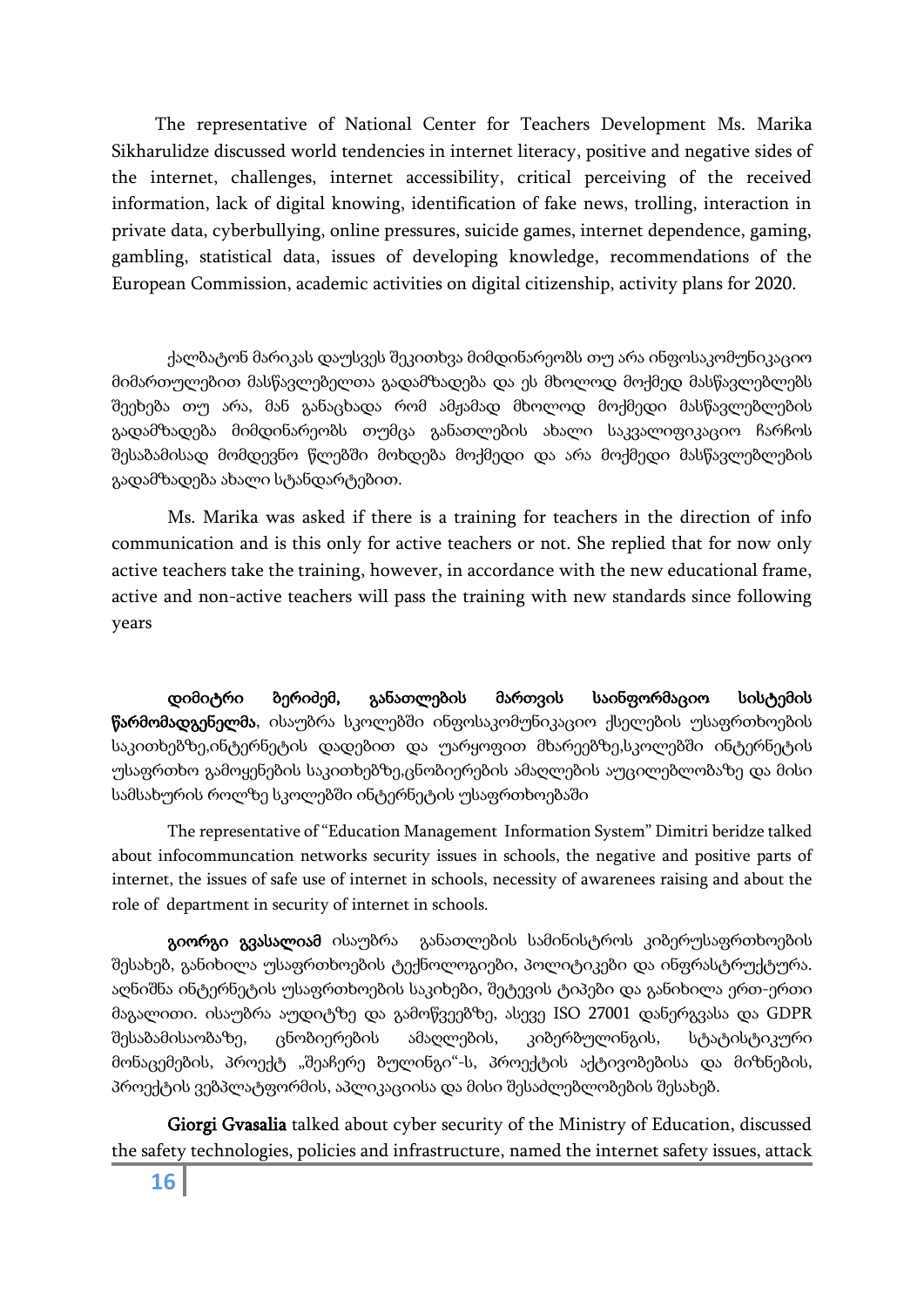types and discussed one example. Talked about the audit and challenges, as well as implementation of ISO 2700 and correspondence with GDPR, about activities in the project "Stop Bullying" and its goals, project's web platform, application and possibilities.

ბატონ გიორგის დასუვეს კითხვა პროგრამაში სკოლის იდენტიფიცირება ხომ არ მოახდენს მომხმარებელში ანონიმურობის დაუცველობის განცდას მან განაცხადა რომ საიტის გარდა არსებობს ასევე ცხელი ხაზი სადაც შესაძლებელია ანონიმურად პრობლემის დაფიქსირება.

Mr. Giorgi was asked if the identification of school in this project will or not create the feeling for the customer vulnerability to anonymity, he replied that besides the website there is a hotline where you can declare about the problem anonymously.

IOT ნივთების ინტერნეტი და საქართველო

IOT products internet and Georgia



ფრედერიკ დონკმა (ISOC) პანელური დისკუსიის "ნივთების ინტერნეტი და საქართველო" მოდერირება დაიწყო IoT მიმოხილვით. რა არის IoT? რატომ არის ის მნიშვნელოვანი ISOC და მსოფლიოსთვის? ისაუბრა 2020 ის გეგმებსა და მოლოდინებზე IoT ინდუსტირაში, განიხილა გამოწვევები IoT ინდუსტრიაში, IoT უსაფრთოხების საკითხები, მომხმარებლების

ცნობირიების სიმწირე IoT შესახებ, რისკები IoT, IoT უსაფრთხოების გარე და შიდა ფაქტორები.

Frederik Donck (ISOC) started the moderation or panel discussion "Internet of Things and Georgia" by reviewing IOT. What is IOT? Why is it important for ISOC and the world? Talked about plans in 2020 and expectations in IOT, discussed challenges in IOT, issues of IOT safety, lack of information in the population about IOT, Cyber risks, external and internal safety factors of IOT.

ტომას პუციმ, XIRIS წარმომადგენელმა, ისაუბრა IoT პროტოკოლის, გარემოს და კლიმატის ცვლილებების კონტროლის და მონიტორინგის, სენსორული ქსელების, სმარტ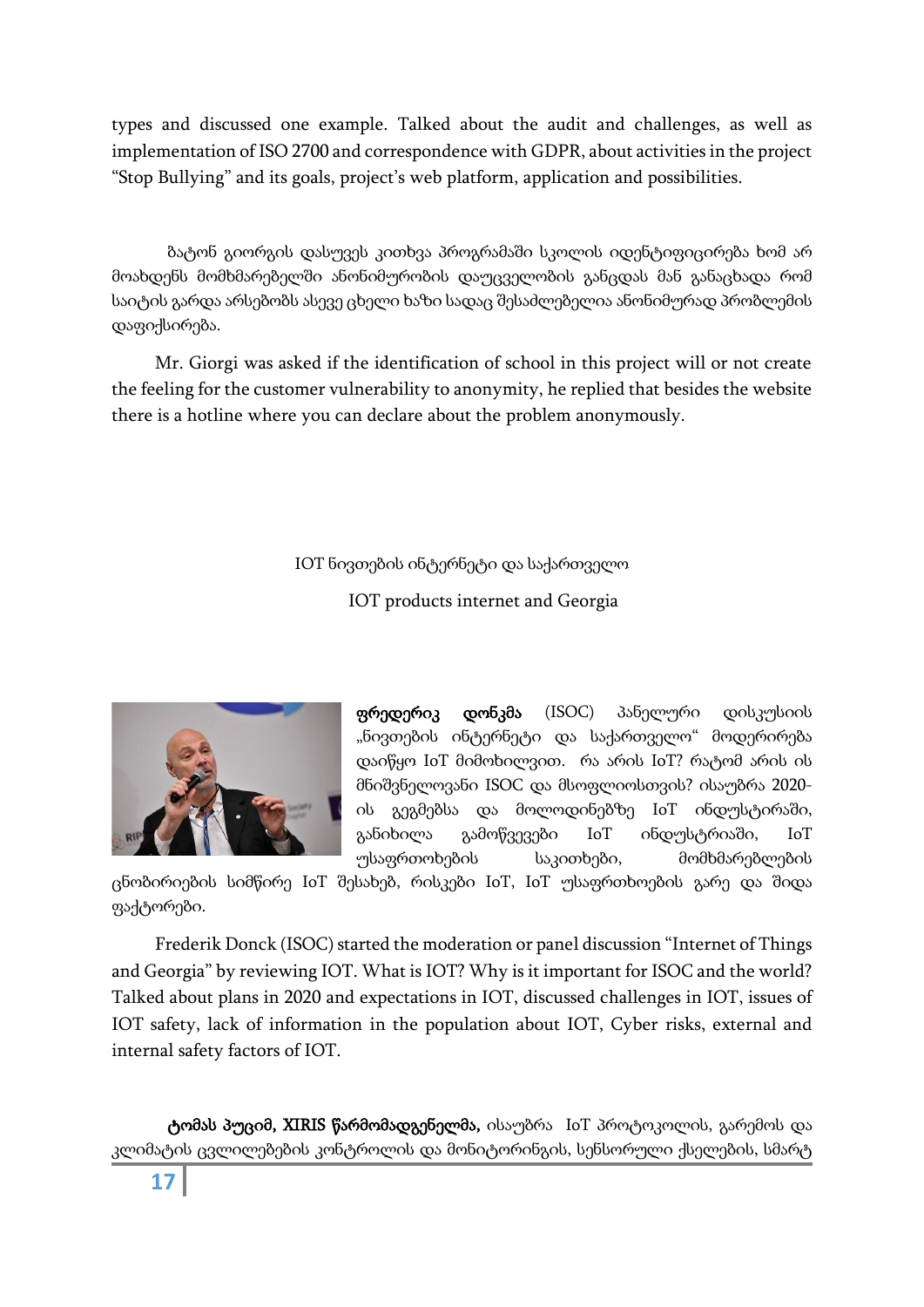სისტემის, სმარტ ქალაქების კონცეფციის შესახებ. განიხილა მაგალითები სმარტ პარკინგსა და დასუფთავებაზე. აღნიშნა მონაცემთა კომუნიკაციის პრობლემები, განიხილა ქსელური და ტექნიკური საკითხები. ხაზი გაუსვა IoT ენერგოეფექტურობასა და ეკონომიურობას. ისაუბრა LoRa შესახებ მისი წარმადობის, შესაძლებლობებისა და ეკონომიურობაზე, მისი გამოყენების სფეროებზე. წარმოადგინა სტატისკტიკა.

Representative of XIRIS Thomas Puc talked about IOT protocol, environment and climate changing control and monitoring, sensor nets, smart systems, smart cities concept. Discussed examples about smart parking and cleaning, noted problems of data communication, discussed net and technical issues, underlined energy efficiency of IOT and its efficiency, talked about LoRaWAN, about its origin, capability and efficiency, fields it is used in, and represented the statistics.

გიორგი მაისურაძემ, NexyTech წარმომადგენელმა, ისაუბრა IoT შესახებ, 2020 მოლოდინებზე IoT ინდუსტირაში, IoT შესაძლებლობებზე, ნექსტეკის და იუ-ჯი-თის შესახებ. განიხილა კომპანიის საქმიანობები, ინტერესთა სფერო, მისია, IoT, სმარტ კონცეფციები, კონცეფციის ეკონომიკური ეფექტურობა და გარემოზე ზიანის შემცირება, LoRa ტექნოლოგია და სერვისები, ნექსტეკის მიერ განხორციელბეული პროექტი ლორა ქსელის გaმოყენებით. გამოსვლის ბოლოს განაცხადა მზაობა თანამშრომლობაზე.

Giorgi Maisuradze, representative of NexyTech talked about IOT, expectations in 2020 in IOT industry, IOT possibilities, about NexyTech and UGT, discussed company activities, fields of interest, mission, IOT, smart concepts, economical efficiency of IOR and reducing the harm for environment, LoRA technology and services, project, implemented by NexyTech, by using LoRa net, at the end of his speech he declared his readiness for collaboration.

დარბაზში დაისვა კითხვა როგორ გადავიდეთ IOT მოწყობილობების პროტოტიპიდან წარმოებაზე ტომას პუციმ გასცა პასუხი შეკითხვას მან განაცხადა რომ საჭიროა სერტიფიკატი LoRa One მიღება და ასევე LoRa One Alliance წევრობა.

The audience asked the question ow can we be promote an IOT device prototype in to commercial product on which Thomas Puc replied and said that it is necessary to obtain LoRaWAN certificate and LoRa One Alliance membership.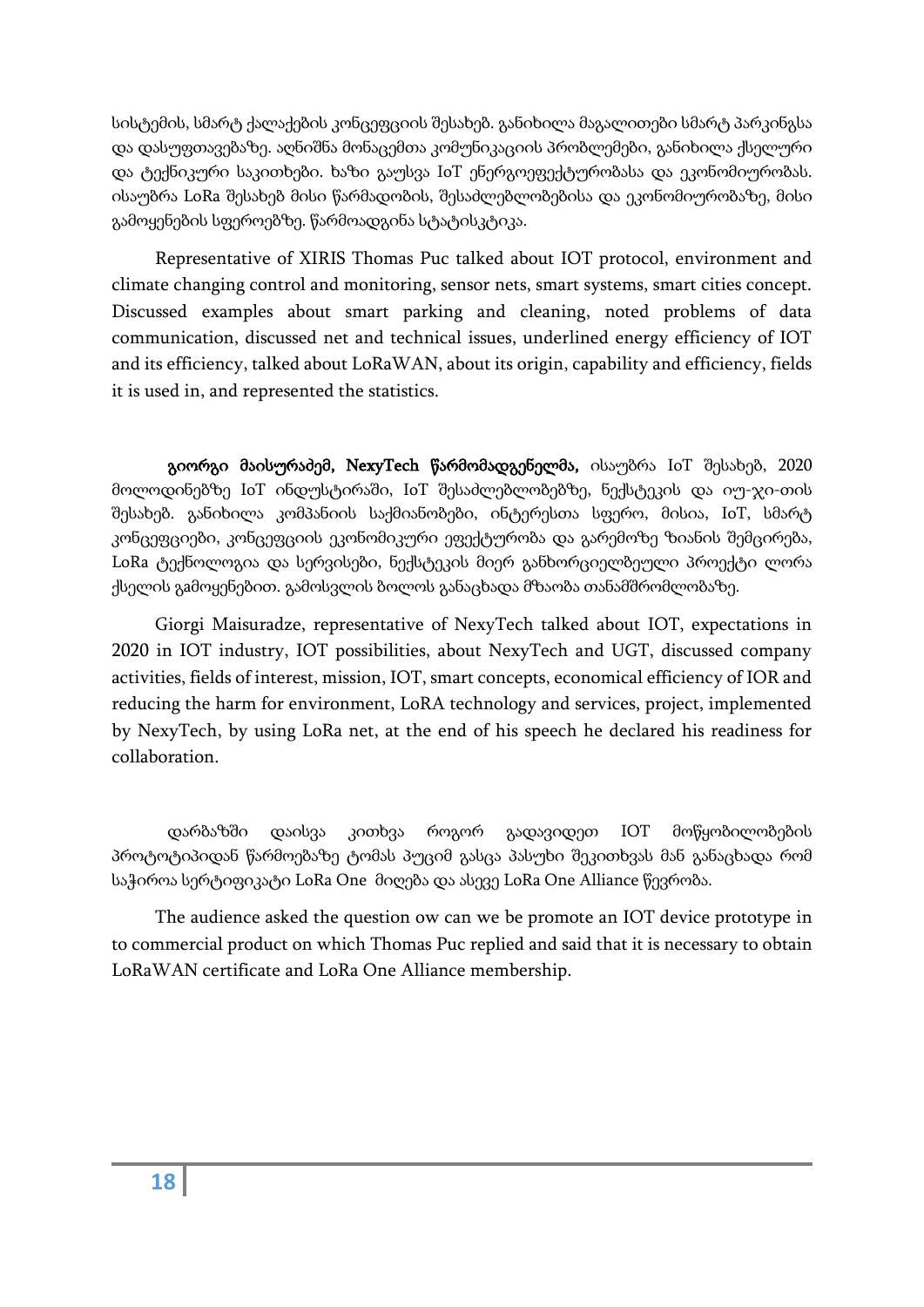#### პერსონალური მონაცემების დაცვის გამოწვევები

#### Challenges of Personal Data Protection

გიორგი მინდიაშვილმა, სახელმწიფო ინსპექტორის სამსახურის სამართალდამცავ ორგანოებზე ზედამხედველობის დეპარტამენტის უფროსმა ისაუბრა GDPR შესახებ, კანონის შემუშავებაზე GDPR შესაბამისობის მხრივ, კანონპროექტის მიზნებზე, მოქმედ კანომდებლობაში ხარვეზების აღმოფხვირს შესაძლებლობებზე, კანონის გავრცელების არეალზე (კანონი მოქმედება ვრცელდება როგორც საქართველოში, ასევე უცხოეთში რეგისტრირებულ მონაცემთა დამმუშავებლებზე, რომელიც მონაცემებს ამუშავებს საქართველოში არსებული ტექნიკური საშუალებებით არ იგულისხმება ტრანზიტი). მოახდიან ტერმინთა, მონაცემთა დამუშავების პრინციპებისა და უსაფრთხოების უზრუნველყოფის განმარტება. განიხილა არასრულწლოვანთა მონაცემების დამუშავებისას თანხმობის გაცემის წესი და პროცედურა, ვიდეოთვალთვალი, აუდიომონტორინგის და ადმინისტრაციული საქმისწარმოების ვადის გაზრდა.

Giorgi Mindiashvili talked about GDPR, development of the law in the point of correspondence comliance with GDPR with draft law aims, possibilities of excluding gaps in existed legislation, the area of the law is in force (law is active for the data processing bodies, registered in Georgia, as well as abroad, who processes the data by the technical means, existed in Georgia, transit is not considered), explained the terms of data processing principles and safety provision. Discussed the rule of issuing consent for means on data processing and its procedure, video spying, audio monitoring and increasing of the deadline of the administration operations terms.

ბატონ გიორგის დაუსვეს შეკითხვები ნომრების ბაზებთან დაკავშირებით ასევე IOT მოწყობილობებზე, Right to be forgotten ასევე ცესკოს მიერ პერსონალური მონაცემების საჯაროდ დამუშავებაზე მან განაცხადა რომ ნომრების ბაზაზე თვალსაჩინო იყო კანონდარღვევა და ინსპექტორის სამსახურმა მოახიდნა ამ დარღვევებზე რეაგირება, თუ IOT მოწყობილობა ინფორმაციას აგზავნის საქართველოს გარეთ და ინფორმაციის დამმუშავებელს არ ყავს წარმოამდგენელი საქართველოში მაშინ ვერ მოხდება რეაგირება რაც შეეხება Right to be forgotten აღნიშნა რომ საქართველოს კანონში წერია რომ გაქვთ უფლება მოითხოვოთ თქვენი მონაცემების განადგურება თუ მომანცემთა დამმუშავებელს არ აქვს საფუძველი დაამუშავოს თქვენი მონაცემები , ცესკოს მიერ საჯარო პერსონალური მონაცემების დამუშავებაზე განაცხადა რომ ეს კანონითაა გაწერილი და მონაცემები მუშავდება საჯაროდ.

Mr. Giorgi was asked questions about numbers base, as well about IOT devices, right to be forgotten, as well as the public processing of personal data by Central Election Comission. He declared that on the numbers base the violation of law was clear and the inspecting service reacted on these violations, if the IOT device sends the information out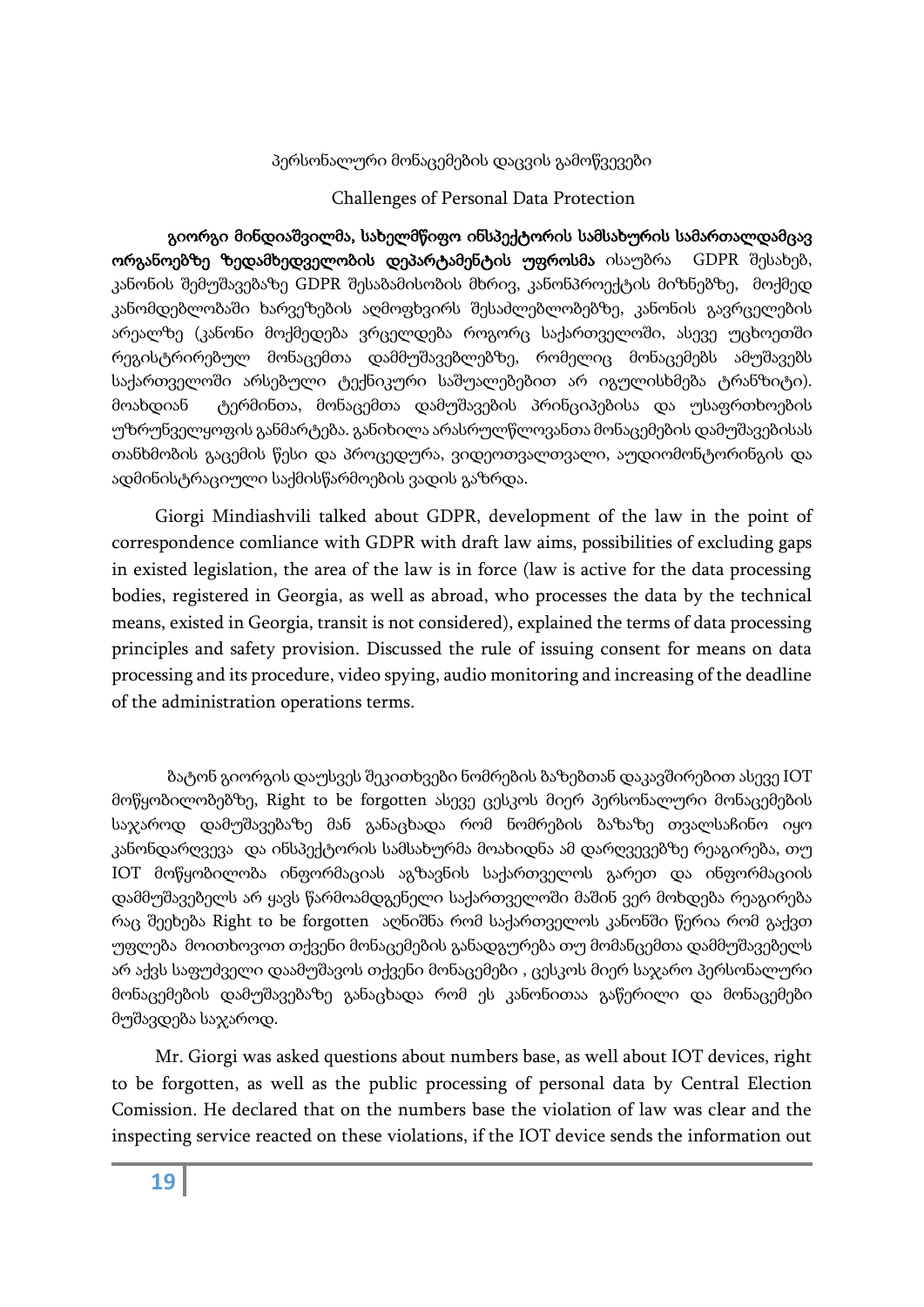of Georgia and the information processor has no representative in Georgia, no react can be performed, and as for the Right to be forgotten, he replied that in the Law of Georgia there's indication that any person has the right to request deleting his data, if the data processor has no basis to process his data, on Central Election Commission public personal data development he noted that it is considered under the law and the data is processed on public level.

ნიკოლოზ სიმონიშვლმა, საიას საპარლამენტო მდივანმა, მადლობა გადაუხადა ორგანიზატორებს, ისაუბრა პერსონალურ მოანცემთა დაცვის შესახებ კანონზე, მასში განხორციელებულ ცვლილებებსა და ახალ კანონპროექტზე, კონსტიტუციურ ცვლილებებზე ინფორმაციის საჯაროობის შესახებ, საჯარო ინფორმაციასა და გამონაკლისებზე, ინტერნეტ სივრცეში საჯარო მიზნებისთვის ინფორმაციის დამუშავებაზე, შსს-ს მხრიდან მონაცემთა დამუშავების თავისებურებებზე, შსს-ს საკანონმდებლო ინიციატივაზე პერსონალურ მონაცემთა დამუშავების მიმართულებით, pol.ge ანალიტიკური პორტალის შესახებ და პორტალის მიერ საბანკო სესხების მონაცემების დმაუშავებაზე , საჯარო რეესტრის და ცენტრალური საარჩევნო კომისიის მიერ პერსონალურ მონაცემთა დამუშავების შესახებ.

Parliament secretary of the Georgian Young Lawyers Association Nikoloz Simonishvili thanked the organizers, talked about the law of protection of personal data, amendments made in it and new draft law, constitutional changes on information transparency, about transparent information and exceptions, processing information in online environment for public interests, characteristics of data processing by MIA, MIA's legislative initiatives in the direction of processing personal data, about analytical portal pol.ge and processing the loans by the portal, on processing the personal data by the public registry and Central Elections Commission.

დიმიტრი გუგუნავამ, მონაცემთა გაცვლის სააგენტოს წარმოამდგენელმა, ისაუბრა მონაცემთა გაცვლის სააგენტოს შესახებ, სააგენტოს სერვისსა და საქმიანობის სახეებზე, ასევე my.gov.ge პორტალზე, პორტალის სერვისებზე და გამოწვევებზე პერსონალურ მონაცემთა დაცვის სფეროში, პერსონალურ მონაცემთა დაცვის რეგლამენტსა და GDPR გამოწვევებზე, წარმოადგინა სააგენტოს სტრატეგია მონაცემთა ნამდვილობისა და სიზუსტის კონტროლზე, და გამოსვლა დაასრულა პორტალის სტატისტიკის მიმოხილვით.

The representative of the Data Exchange Agency Dimitry Gugunava talked about the Data Exchange Agency, its service and types of activity, about my.gov.ge portal, its services and challenges in the personal data protection, personal data safety regulations and GDPR challenges, represented the Agency strategy for data reliability and correctness control and concluded his speech by reviewing the portal statistics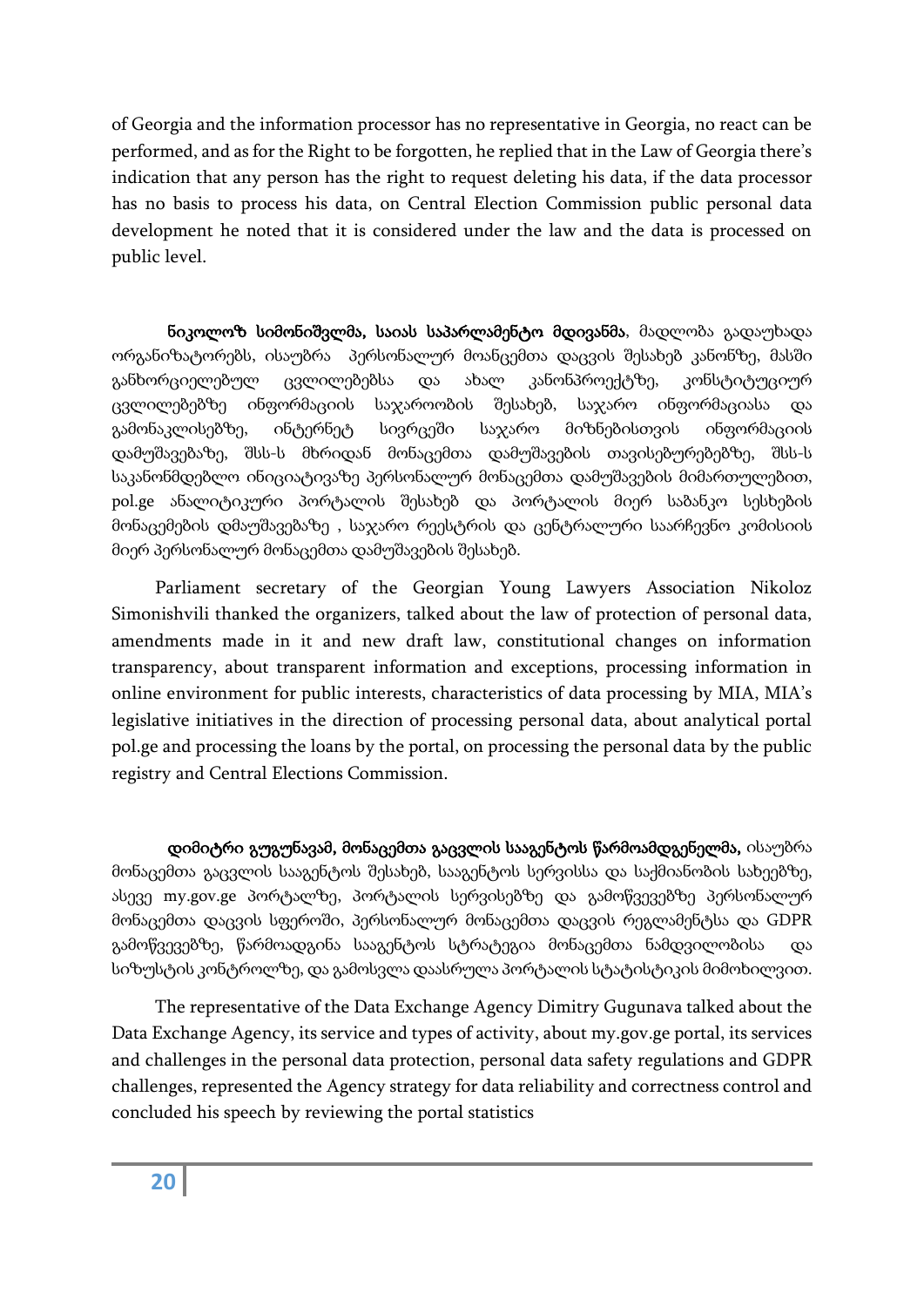# მონაწილეების ჩართულობის ანალიზი და განაწილება დაინტერესებული ჯგუფების გენდერულ და ასაკობრივ ჯგუფში Analysis of participants and engagement of stakeholder groups of gender and age

ინტერნეტ მმართველობის ფორუმში მონაწილეობის რეგისტრაცია გაიარა 194-მა მსურველმა , საიდანაც მონაწილეობა მიიღო ჯამში 127-მა მონაწილემ. Out of 194 registered, 127 participated in the Internet Governance Forum



დაინტერესებული ჯგუფების ჭრილში მონაწილეთა მონაცემები გენდერულ ჭრილში მონაწილეების მონაცემები



პანელზე წარმოდგენილი გენდერული ბალანსი Gender balance represented on the panel



**21**